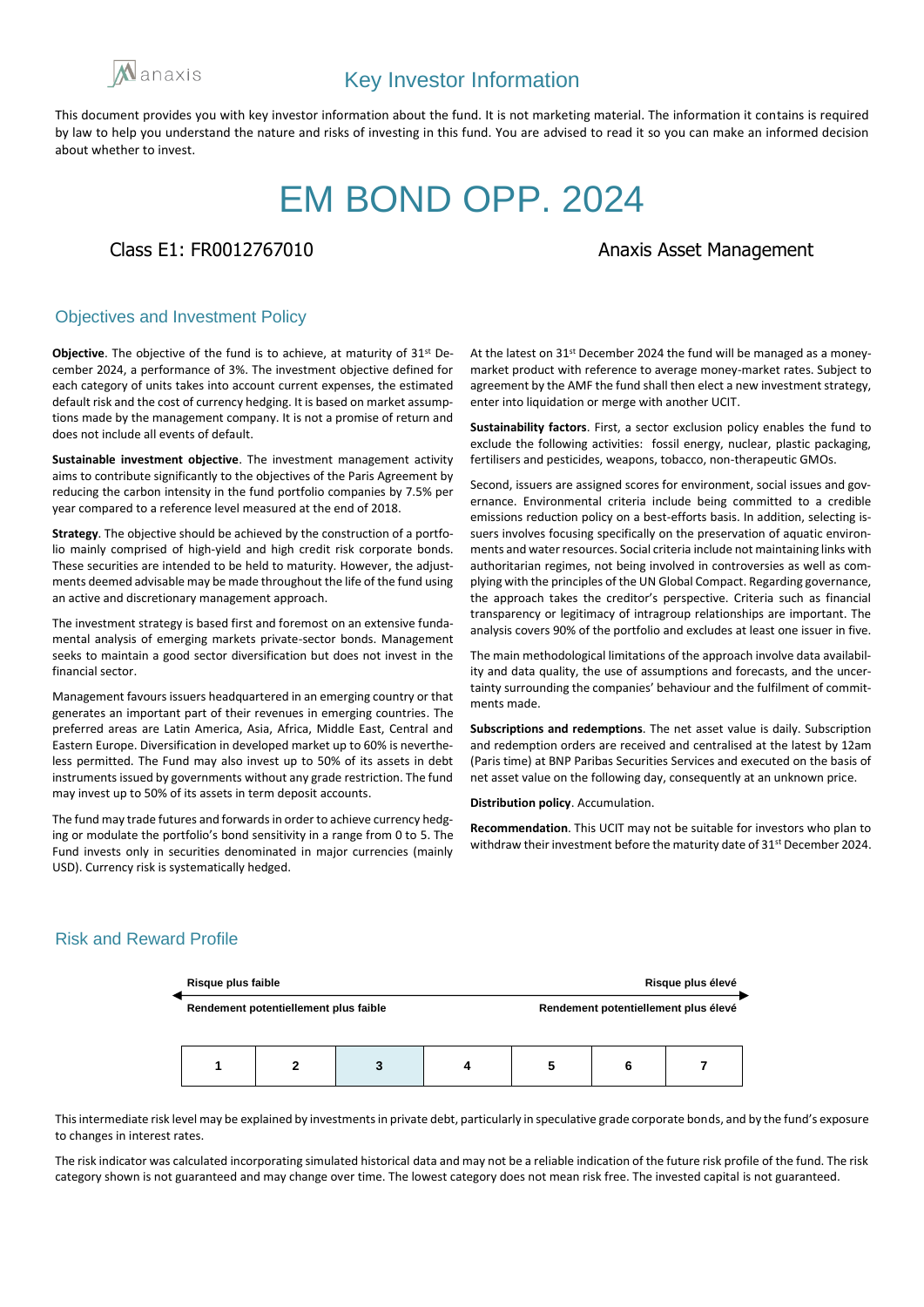

**Credit risk**. Risk of a sudden deterioration in the signature quality of the issuer, or of its defaulting, which could lead to a fall in the price of the bond and thus in the net asset value of the fund.

**Risk linked to derivatives**. The use of derivatives may lead to an increase in interest rate risk above the level of the risk attached to bonds and other debt securities held in the portfolio.

# **Charges**

The charges are used to pay the costs of running the fund, including the costs of marketing and distributing it. These charges reduce the potential growth of your investment.

| One-off charges taken<br>before or after you invest |    |
|-----------------------------------------------------|----|
| <b>Entree charge</b>                                | 2% |
| <b>Exit charge</b>                                  | 1% |
|                                                     |    |

| Charges taken from the fund over each year |            |
|--------------------------------------------|------------|
| On-going charges                           | $1.49\%$ * |

This is the maximum that might be taken out of your money before it is invested or before proceeds of your investments are paid out. In certain cases you may pay less. Please refer to your financial advisor or the distributor for the actual entry and exit charges.

\* This figure is an estimate. This figure may vary from one year to another.

On-going charges exclude portfolio transaction costs, except in the case of an entry/exit charge paid by the fund when buying or selling units in another collective investment undertaking.

For more information on charges, please refer to the relevant sections of the prospectus available on the website www.anaxiscapital.com.

#### Past Performance



On-going charges are deducted from performance calculations. However, entry and exit fees which may be applicable are not deducted from these performance figures.

The Fund was created on 6 July 2015. The base currency of the fund is the US dollar. The base currency of the unit class is the euro.

Past performance is not a guide to future performance. The fund changed its strategy, in particular its maturity date, on 25 March 2020. Past returns were achieved with different investment guidelines.

# Practical Information

The custodian is BNP Paribas Securities Services. The most recent prospectus and the latest periodic documents of regulatory information, as well as all other practical information, are available for free from the managing company upon simple written request. The net asset value is available upon simple request from the managing company and via its internet site at www.anaxiscapital.com. According to your tax status, potential capital gains and revenues resulting from the fund may be subject to taxation. We advise you to enquire for more information from the distributor of the fund.

Information for Swiss investors. The Fund's rules, the Prospectus, the Key Investor Information Document (KIID) together with the annual and semiannual reports are available for free from the representative of the company in Switzerland (ACOLIN Fund Services AG, Leutschenbachstrasse 50, CH-8050 Zurich, www.acolin.ch). The paying agent in Switzerland is the Banque Cantonale Vaudoise, 14, Place St-François, 1003 Lausanne.

Anaxis Asset Management SAS may be held liable solely on the basis of any statement contained in this document that is misleading, inaccurate or inconsistent with the relevant parts of the prospectus for the fund. Up-to-date details of the remuneration policy are available on the company's website at www.anaxiscapital.com. A paper or electronic copy of the remuneration policy will be made available free of charge upon request.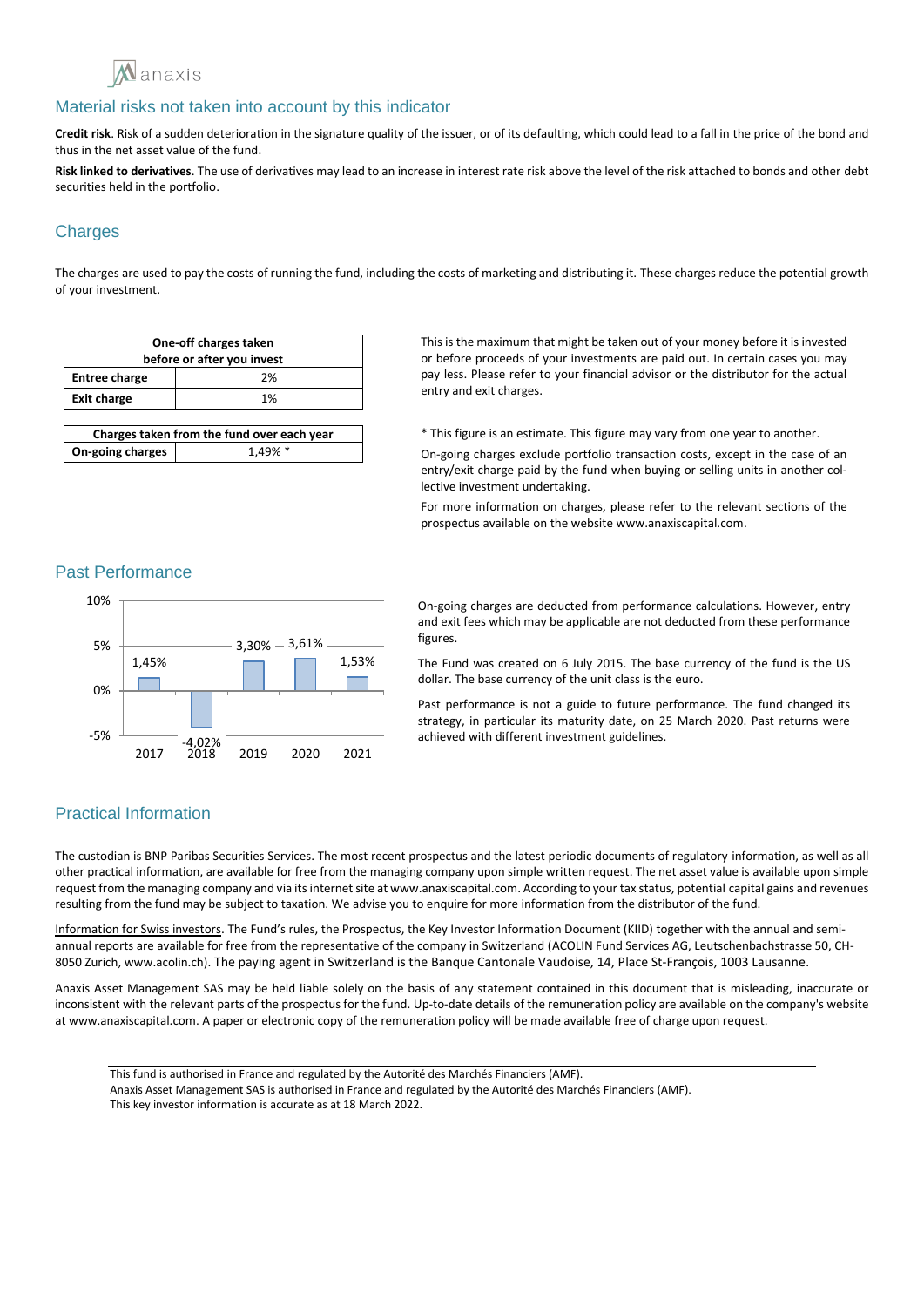

# EM BOND OPP. 2024

## Class E2: FR0012767036 Anaxis Asset Management

## Objectives and Investment Policy

**Objective**. The objective of the fund is to achieve, at maturity of 31st December 2024, a performance of 3%. The investment objective defined for each category of units takes into account current expenses, the estimated default risk and the cost of currency hedging. It is based on market assumptions made by the management company. It is not a promise of return and does not include all events of default.

**Sustainable investment objective**. The investment management activity aims to contribute significantly to the objectives of the Paris Agreement by reducing the carbon intensity in the fund portfolio companies by 7.5% per year compared to a reference level measured at the end of 2018.

**Strategy**. The objective should be achieved by the construction of a portfolio mainly comprised of high-yield and high credit risk corporate bonds. These securities are intended to be held to maturity. However, the adjustments deemed advisable may be made throughout the life of the fund using an active and discretionary management approach.

The investment strategy is based first and foremost on an extensive fundamental analysis of emerging markets private-sector bonds. Management seeks to maintain a good sector diversification but does not invest in the financial sector.

Management favours issuers headquartered in an emerging country or that generates an important part of their revenues in emerging countries. The preferred areas are Latin America, Asia, Africa, Middle East, Central and Eastern Europe. Diversification in developed market up to 60% is nevertheless permitted. The Fund may also invest up to 50% of its assets in debt instruments issued by governments without any grade restriction. The fund may invest up to 50% of its assets in term deposit accounts.

The fund may trade futures and forwards in order to achieve currency hedging or modulate the portfolio's bond sensitivity in a range from 0 to 5. The Fund invests only in securities denominated in major currencies (mainly USD). Currency risk is systematically hedged.

At the latest on 31st December 2024 the fund will be managed as a moneymarket product with reference to average money-market rates. Subject to agreement by the AMF the fund shall then elect a new investment strategy, enter into liquidation or merge with another UCIT.

**Sustainability factors**. First, a sector exclusion policy enables the fund to exclude the following activities: fossil energy, nuclear, plastic packaging, fertilisers and pesticides, weapons, tobacco, non-therapeutic GMOs.

Second, issuers are assigned scores for environment, social issues and governance. Environmental criteria include being committed to a credible emissions reduction policy on a best-efforts basis. In addition, selecting issuers involves focusing specifically on the preservation of aquatic environments and water resources. Social criteria include not maintaining links with authoritarian regimes, not being involved in controversies as well as complying with the principles of the UN Global Compact. Regarding governance, the approach takes the creditor's perspective. Criteria such as financial transparency or legitimacy of intragroup relationships are important. The analysis covers 90% of the portfolio and excludes at least one issuer in five.

The main methodological limitations of the approach involve data availability and data quality, the use of assumptions and forecasts, and the uncertainty surrounding the companies' behaviour and the fulfilment of commitments made.

**Subscriptions and redemptions**. The net asset value is daily. Subscription and redemption orders are received and centralised at the latest by 12am (Paris time) at BNP Paribas Securities Services and executed on the basis of net asset value on the following day, consequently at an unknown price.

**Distribution policy**. Accumulation and/or distribution.

**Recommendation**. This UCIT may not be suitable for investors who plan to withdraw their investment before the maturity date of 31<sup>st</sup> December 2024.

# Risk and Reward Profile



This intermediate risk level may be explained by investments in private debt, particularly in speculative grade corporate bonds, and by the fund's exposure to changes in interest rates.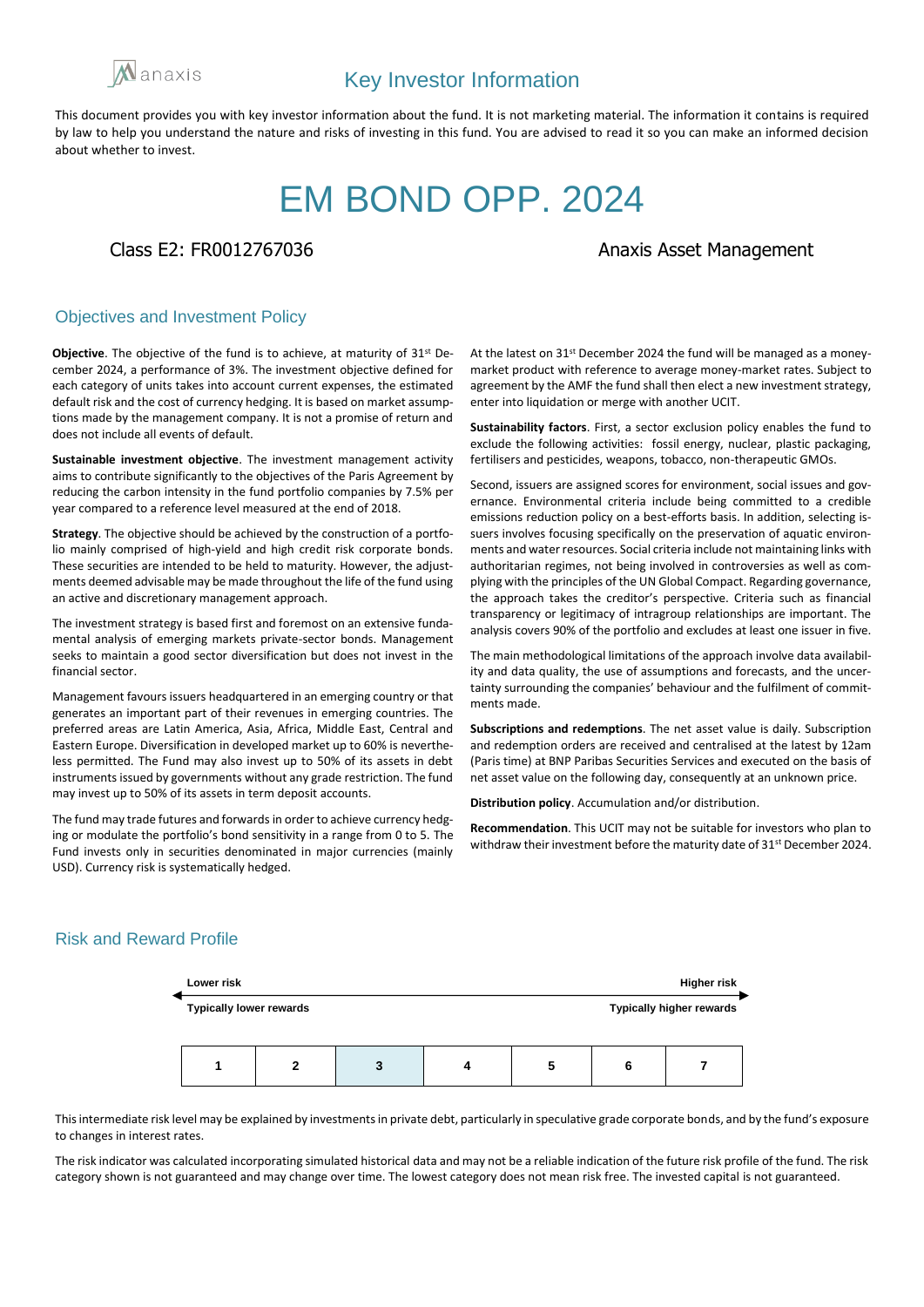

**Credit risk**. Risk of a sudden deterioration in the signature quality of the issuer, or of its defaulting, which could lead to a fall in the price of the bond and thus in the net asset value of the fund.

**Risk linked to derivatives**. The use of derivatives may lead to an increase in interest rate risk above the level of the risk attached to bonds and other debt securities held in the portfolio.

# **Charges**

Les frais et commissions acquittés servent à couvrir les coûts d'exploitation de l'OPCVM y compris les coûts de commercialisation et de distribution des The charges are used to pay the costs of running the fund, including the costs of marketing and distributing it. These charges reduce the potential growth of your investment.

| One-off charges taken<br>before or after you invest |    |
|-----------------------------------------------------|----|
| <b>Entree charge</b>                                | 2% |
| <b>Exit charge</b>                                  | 1% |
|                                                     |    |

| Charges taken from the fund over each year |            |
|--------------------------------------------|------------|
| On-going charges                           | $1.49\%$ * |

This is the maximum that might be taken out of your money before it is invested or before proceeds of your investments are paid out. In certain cases you may pay less. Please refer to your financial advisor or the distributor for the actual entry and exit charges.

\* This figure is an estimate. This figure may vary from one year to another.

On-going charges exclude portfolio transaction costs, except in the case of an entry/exit charge paid by the fund when buying or selling units in another collective investment undertaking.

For more information on charges, please refer to the relevant sections of the prospectus available on the website www.anaxiscapital.com.

## Past Performance



On-going charges are deducted from performance calculations. However, entry and exit fees which may be applicable are not deducted from these performance figures.

The Fund was created on 6 July 2015. The base currency of the fund is the US dollar. The base currency of the unit class is the euro.

Past performance is not a guide to future performance. The fund changed its strategy, in particular its maturity date, on 25 March 2020. Past returns were achieved with different investment guidelines.

# Practical Information

The custodian is BNP Paribas Securities Services. The most recent prospectus and the latest periodic documents of regulatory information, as well as all other practical information, are available for free from the managing company upon simple written request. The net asset value is available upon simple request from the managing company and via its internet site at www.anaxiscapital.com. According to your tax status, potential capital gains and revenues resulting from the fund may be subject to taxation. We advise you to enquire for more information from the distributor of the fund.

Information for Swiss investors. The Fund's rules, the Prospectus, the Key Investor Information Document (KIID) together with the annual and semiannual reports are available for free from the representative of the company in Switzerland (ACOLIN Fund Services AG, Leutschenbachstrasse 50, CH-8050 Zurich, www.acolin.ch). The paying agent in Switzerland is the Banque Cantonale Vaudoise, 14, Place St-François, 1003 Lausanne.

Anaxis Asset Management SAS may be held liable solely on the basis of any statement contained in this document that is misleading, inaccurate or inconsistent with the relevant parts of the prospectus for the fund. Up-to-date details of the remuneration policy are available on the company's website at www.anaxiscapital.com. A paper or electronic copy of the remuneration policy will be made available free of charge upon request.

This fund is authorised in France and regulated by the Autorité des Marchés Financiers (AMF).

Anaxis Asset Management SAS is authorised in France and regulated by the Autorité des Marchés Financiers (AMF).

This key investor information is accurate as at 18 March 2022.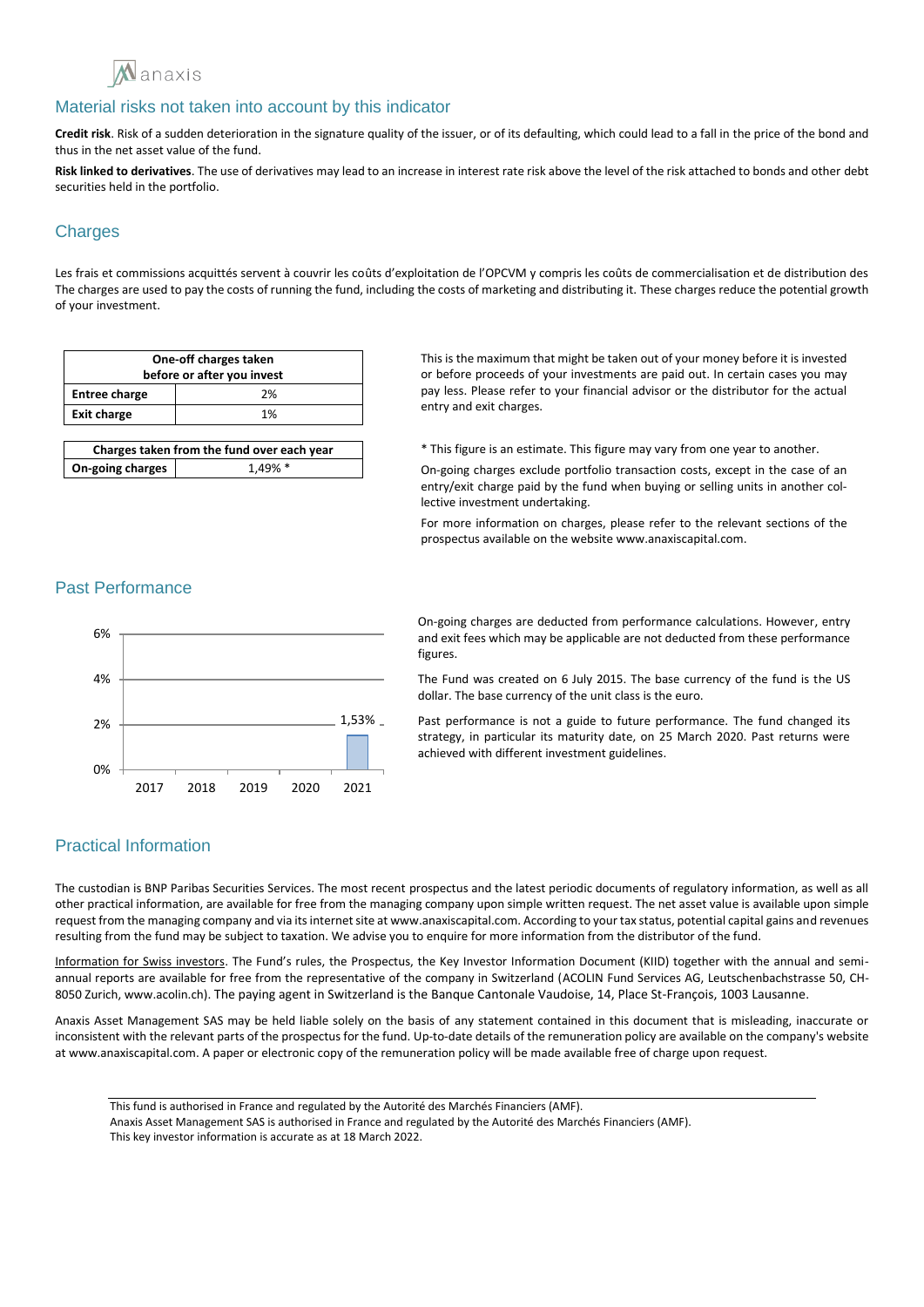

# EM BOND OPP. 2024

# Class U1: FR0012767044 **Anazis Asset Management**

### Objectives and Investment Policy

**Objective**. The objective of the fund is to achieve, at maturity of 31st December 2024, a performance of 5,5%. The investment objective defined for each category of units takes into account current expenses, the estimated default risk and the cost of currency hedging. It is based on market assumptions made by the management company. It is not a promise of return and does not include all events of default.

**Sustainable investment objective**. The investment management activity aims to contribute significantly to the objectives of the Paris Agreement by reducing the carbon intensity in the fund portfolio companies by 7.5% per year compared to a reference level measured at the end of 2018.

**Strategy**. The objective should be achieved by the construction of a portfolio mainly comprised of high-yield and high credit risk corporate bonds. These securities are intended to be held to maturity. However, the adjustments deemed advisable may be made throughout the life of the fund using an active and discretionary management approach.

The investment strategy is based first and foremost on an extensive fundamental analysis of emerging markets private-sector bonds. Management seeks to maintain a good sector diversification but does not invest in the financial sector.

Management favours issuers headquartered in an emerging country or that generates an important part of their revenues in emerging countries. The preferred areas are Latin America, Asia, Africa, Middle East, Central and Eastern Europe. Diversification in developed market up to 60% is nevertheless permitted. The Fund may also invest up to 50% of its assets in debt instruments issued by governments without any grade restriction. The fund may invest up to 50% of its assets in term deposit accounts.

The fund may trade futures and forwards in order to achieve currency hedging or modulate the portfolio's bond sensitivity in a range from 0 to 5. The Fund invests only in securities denominated in major currencies (mainly USD). Currency risk is systematically hedged.

At the latest on 31st December 2024 the fund will be managed as a moneymarket product with reference to average money-market rates. Subject to agreement by the AMF the fund shall then elect a new investment strategy, enter into liquidation or merge with another UCIT.

**Sustainability factors**. First, a sector exclusion policy enables the fund to exclude the following activities: fossil energy, nuclear, plastic packaging, fertilisers and pesticides, weapons, tobacco, non-therapeutic GMOs.

Second, issuers are assigned scores for environment, social issues and governance. Environmental criteria include being committed to a credible emissions reduction policy on a best-efforts basis. In addition, selecting issuers involves focusing specifically on the preservation of aquatic environments and water resources. Social criteria include not maintaining links with authoritarian regimes, not being involved in controversies as well as complying with the principles of the UN Global Compact. Regarding governance, the approach takes the creditor's perspective. Criteria such as financial transparency or legitimacy of intragroup relationships are important. The analysis covers 90% of the portfolio and excludes at least one issuer in five.

The main methodological limitations of the approach involve data availability and data quality, the use of assumptions and forecasts, and the uncertainty surrounding the companies' behaviour and the fulfilment of commitments made.

**Subscriptions and redemptions**. The net asset value is daily. Subscription and redemption orders are received and centralised at the latest by 12am (Paris time) at BNP Paribas Securities Services and executed on the basis of net asset value on the following day, consequently at an unknown price.

**Distribution policy**. Accumulation.

**Recommendation**. This UCIT may not be suitable for investors who plan to withdraw their investment before the maturity date of 31<sup>st</sup> December 2024.

### Risk and Reward Profile



This intermediate risk level may be explained by investments in private debt, particularly in speculative grade corporate bonds, and by the fund's exposure to changes in interest rates.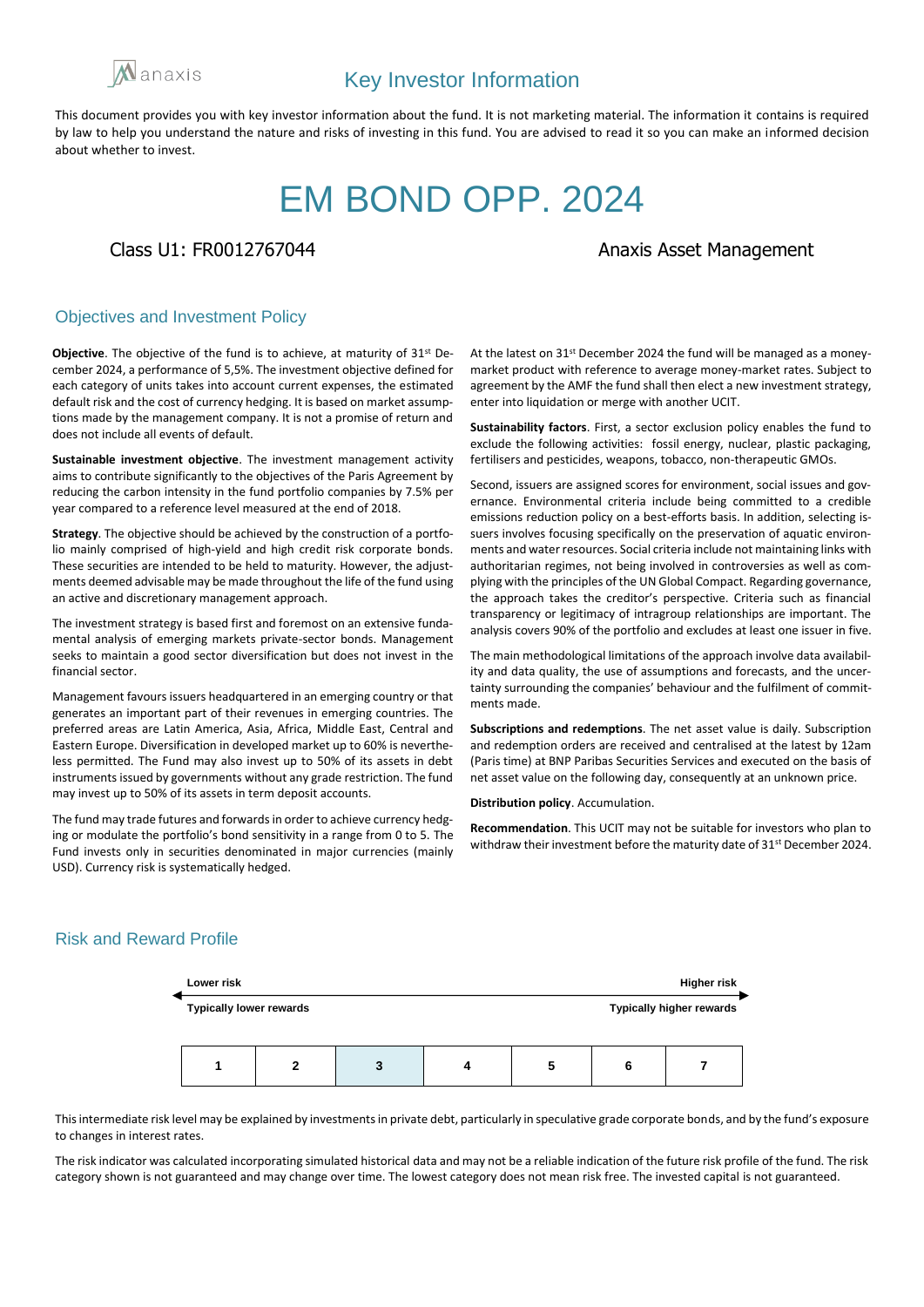

**Credit risk**. Risk of a sudden deterioration in the signature quality of the issuer, or of its defaulting, which could lead to a fall in the price of the bond and thus in the net asset value of the fund.

**Risk linked to derivatives**. The use of derivatives may lead to an increase in interest rate risk above the level of the risk attached to bonds and other debt securities held in the portfolio.

# **Charges**

The charges are used to pay the costs of running the fund, including the costs of marketing and distributing it. These charges reduce the potential growth of your investment.

| One-off charges taken<br>before or after you invest |    |
|-----------------------------------------------------|----|
| <b>Entree charge</b>                                | 2% |
| <b>Exit charge</b>                                  | 1% |
|                                                     |    |

| Charges taken from the fund over each year |            |
|--------------------------------------------|------------|
| On-going charges                           | $1.49\%$ * |

This is the maximum that might be taken out of your money before it is invested or before proceeds of your investments are paid out. In certain cases you may pay less. Please refer to your financial advisor or the distributor for the actual entry and exit charges.

\* This figure is an estimate. This figure may vary from one year to another.

On-going charges exclude portfolio transaction costs, except in the case of an entry/exit charge paid by the fund when buying or selling units in another collective investment undertaking.

For more information on charges, please refer to the relevant sections of the prospectus available on the website www.anaxiscapital.com.

### Past Performance



On-going charges are deducted from performance calculations. However, entry and exit fees which may be applicable are not deducted from these performance figures.

The Fund was created on 6 July 2015. The base currency of the fund is the US dollar. The base currency of the unit class is the US dollar.

Past performance is not a guide to future performance. The fund changed its strategy, in particular its maturity date, on 25 March 2020. Past returns were achieved with different investment guidelines.

# Practical Information

The custodian is BNP Paribas Securities Services. The most recent prospectus and the latest periodic documents of regulatory information, as well as all other practical information, are available for free from the managing company upon simple written request. The net asset value is available upon simple request from the managing company and via its internet site at www.anaxiscapital.com. According to your tax status, potential capital gains and revenues resulting from the fund may be subject to taxation. We advise you to enquire for more information from the distributor of the fund.

Information for Swiss investors. The Fund's rules, the Prospectus, the Key Investor Information Document (KIID) together with the annual and semiannual reports are available for free from the representative of the company in Switzerland (ACOLIN Fund Services AG, Leutschenbachstrasse 50, CH-8050 Zurich, www.acolin.ch). The paying agent in Switzerland is the Banque Cantonale Vaudoise, 14, Place St-François, 1003 Lausanne.

Anaxis Asset Management SAS may be held liable solely on the basis of any statement contained in this document that is misleading, inaccurate or inconsistent with the relevant parts of the prospectus for the fund. Up-to-date details of the remuneration policy are available on the company's website at www.anaxiscapital.com. A paper or electronic copy of the remuneration policy will be made available free of charge upon request.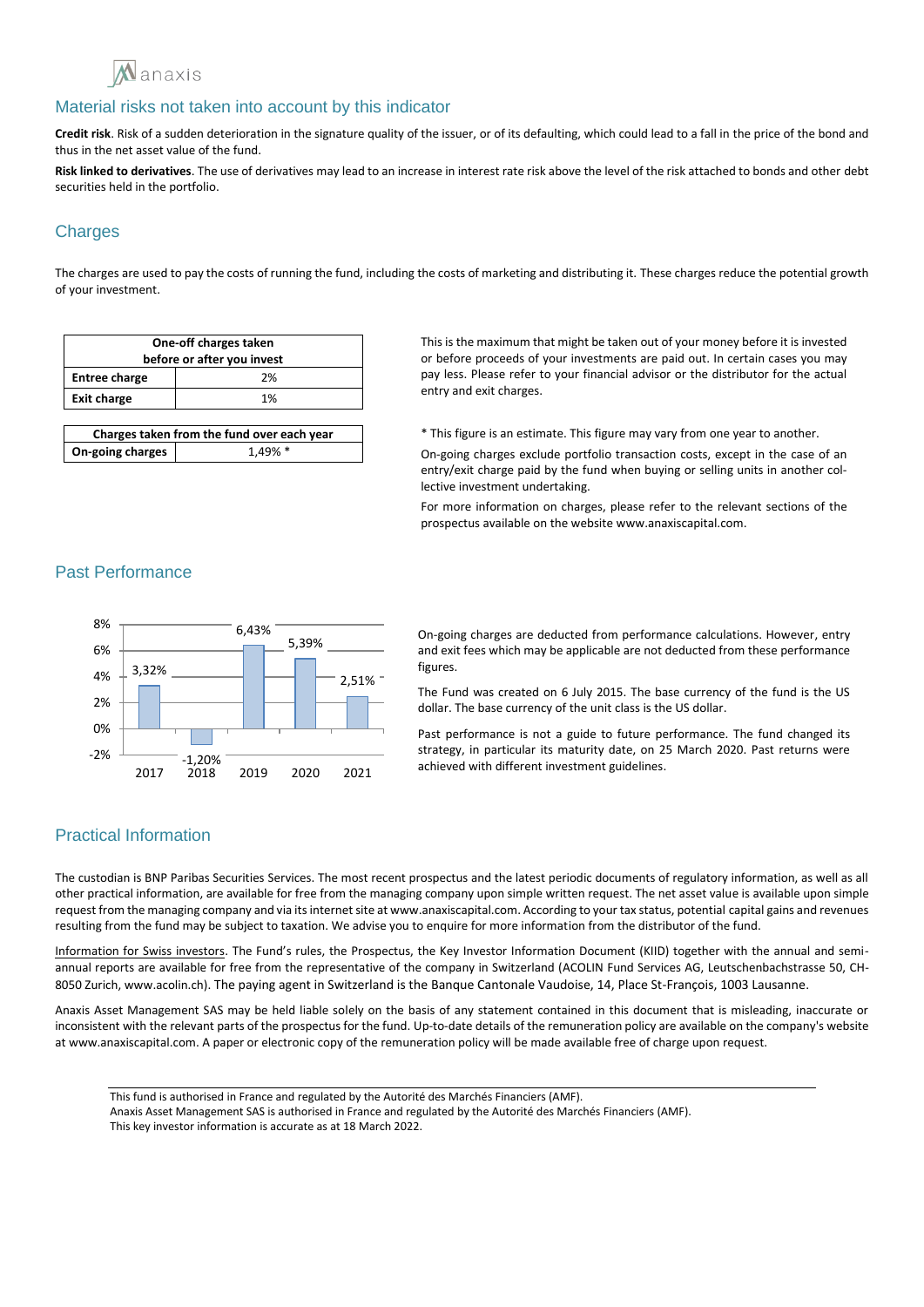

# EM BOND OPP. 2024

## Class U2: FR0012767051 Class 102: FR0012767051

### Objectives and Investment Policy

**Objective**. The objective of the fund is to achieve, at maturity of 31st December 2024, a performance of 5,5%. The investment objective defined for each category of units takes into account current expenses, the estimated default risk and the cost of currency hedging. It is based on market assumptions made by the management company. It is not a promise of return and does not include all events of default.

**Sustainable investment objective**. The investment management activity aims to contribute significantly to the objectives of the Paris Agreement by reducing the carbon intensity in the fund portfolio companies by 7.5% per year compared to a reference level measured at the end of 2018.

**Strategy**. The objective should be achieved by the construction of a portfolio mainly comprised of high-yield and high credit risk corporate bonds. These securities are intended to be held to maturity. However, the adjustments deemed advisable may be made throughout the life of the fund using an active and discretionary management approach.

The investment strategy is based first and foremost on an extensive fundamental analysis of emerging markets private-sector bonds. Management seeks to maintain a good sector diversification but does not invest in the financial sector.

Management favours issuers headquartered in an emerging country or that generates an important part of their revenues in emerging countries. The preferred areas are Latin America, Asia, Africa, Middle East, Central and Eastern Europe. Diversification in developed market up to 60% is nevertheless permitted. The Fund may also invest up to 50% of its assets in debt instruments issued by governments without any grade restriction. The fund may invest up to 50% of its assets in term deposit accounts.

The fund may trade futures and forwards in order to achieve currency hedging or modulate the portfolio's bond sensitivity in a range from 0 to 5. The Fund invests only in securities denominated in major currencies (mainly USD). Currency risk is systematically hedged.

At the latest on 31st December 2024 the fund will be managed as a moneymarket product with reference to average money-market rates. Subject to agreement by the AMF the fund shall then elect a new investment strategy, enter into liquidation or merge with another UCIT.

**Sustainability factors**. First, a sector exclusion policy enables the fund to exclude the following activities: fossil energy, nuclear, plastic packaging, fertilisers and pesticides, weapons, tobacco, non-therapeutic GMOs.

Second, issuers are assigned scores for environment, social issues and governance. Environmental criteria include being committed to a credible emissions reduction policy on a best-efforts basis. In addition, selecting issuers involves focusing specifically on the preservation of aquatic environments and water resources. Social criteria include not maintaining links with authoritarian regimes, not being involved in controversies as well as complying with the principles of the UN Global Compact. Regarding governance, the approach takes the creditor's perspective. Criteria such as financial transparency or legitimacy of intragroup relationships are important. The analysis covers 90% of the portfolio and excludes at least one issuer in five.

The main methodological limitations of the approach involve data availability and data quality, the use of assumptions and forecasts, and the uncertainty surrounding the companies' behaviour and the fulfilment of commitments made.

**Subscriptions and redemptions**. The net asset value is daily. Subscription and redemption orders are received and centralised at the latest by 12am (Paris time) at BNP Paribas Securities Services and executed on the basis of net asset value on the following day, consequently at an unknown price.

**Distribution policy**. Accumulation and/or distribution.

**Recommendation**. This UCIT may not be suitable for investors who plan to withdraw their investment before the maturity date of 31<sup>st</sup> December 2024.

# Risk and Reward Profile



This intermediate risk level may be explained by investments in private debt, particularly in speculative grade corporate bonds, and by the fund's exposure to changes in interest rates.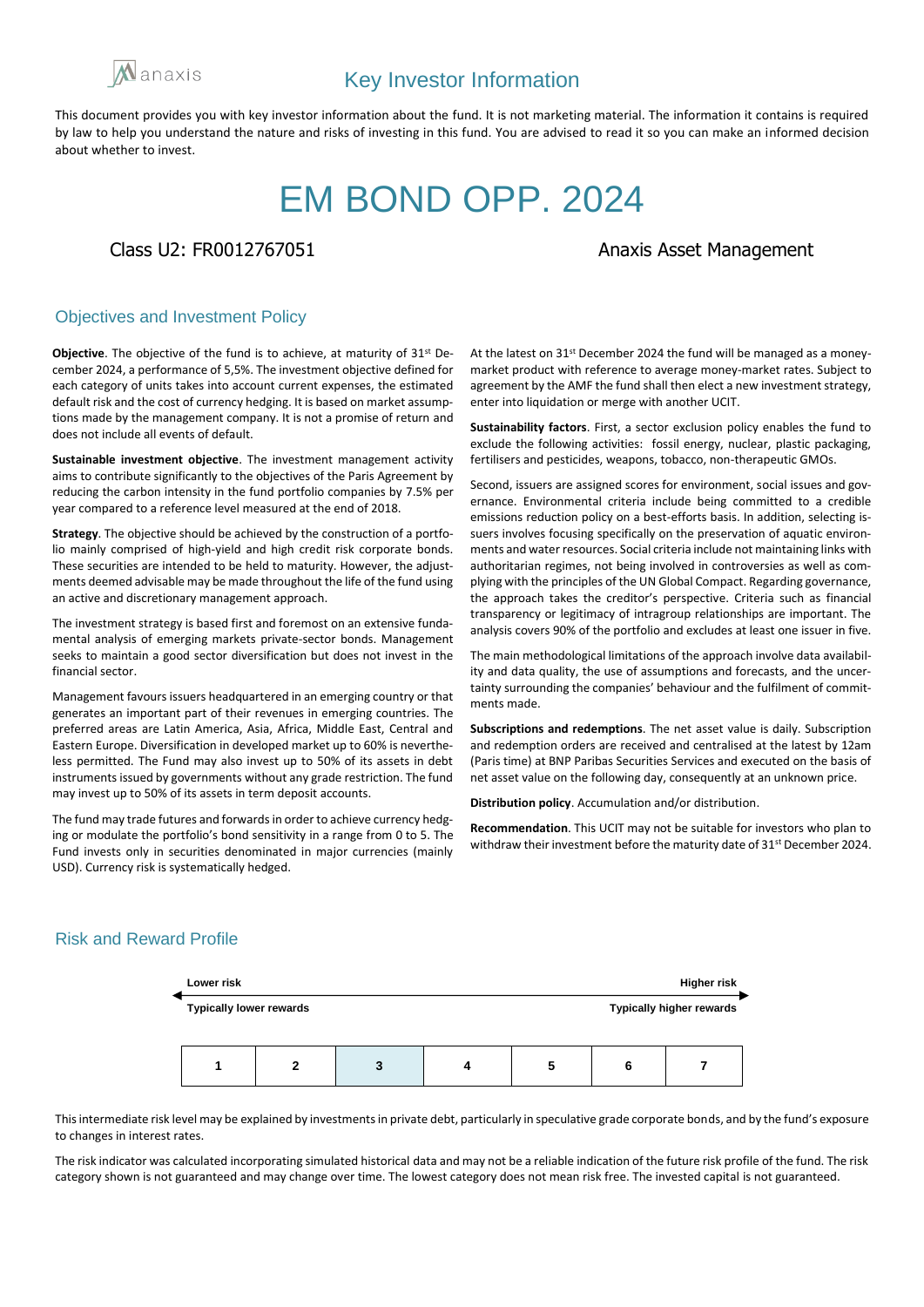

**Credit risk**. Risk of a sudden deterioration in the signature quality of the issuer, or of its defaulting, which could lead to a fall in the price of the bond and thus in the net asset value of the fund.

**Risk linked to derivatives**. The use of derivatives may lead to an increase in interest rate risk above the level of the risk attached to bonds and other debt securities held in the portfolio.

# **Charges**

The charges are used to pay the costs of running the fund, including the costs of marketing and distributing it. These charges reduce the potential growth of your investment.

| One-off charges taken<br>before or after you invest |    |
|-----------------------------------------------------|----|
| <b>Entree charge</b>                                | 2% |
| <b>Exit charge</b>                                  | 1% |
|                                                     |    |

| Charges taken from the fund over each year |            |
|--------------------------------------------|------------|
| On-going charges                           | $1.49\%$ * |

This is the maximum that might be taken out of your money before it is invested or before proceeds of your investments are paid out. In certain cases you may pay less. Please refer to your financial advisor or the distributor for the actual entry and exit charges.

\* This figure is an estimate. This figure may vary from one year to another.

On-going charges exclude portfolio transaction costs, except in the case of an entry/exit charge paid by the fund when buying or selling units in another collective investment undertaking.

For more information on charges, please refer to the relevant sections of the prospectus available on the website www.anaxiscapital.com.

### Past Performance

*There is no annual performance available.* On-going charges are deducted from performance calculations. However, entry and exit fees which may be applicable are not deducted from these performance figures.

> The Fund was created on 6 July 2015. The base currency of the fund is the US dollar. The base currency of the unit class is the US dollar.

> Past performance is not a guide to future performance. The fund changed its strategy, in particular its maturity date, on 25 March 2020. Past returns were achieved with different investment guidelines.

# Practical Information

The custodian is BNP Paribas Securities Services. The most recent prospectus and the latest periodic documents of regulatory information, as well as all other practical information, are available for free from the managing company upon simple written request. The net asset value is available upon simple request from the managing company and via its internet site at www.anaxiscapital.com. According to your tax status, potential capital gains and revenues resulting from the fund may be subject to taxation. We advise you to enquire for more information from the distributor of the fund.

Information for Swiss investors. The Fund's rules, the Prospectus, the Key Investor Information Document (KIID) together with the annual and semiannual reports are available for free from the representative of the company in Switzerland (ACOLIN Fund Services AG, Leutschenbachstrasse 50, CH-8050 Zurich, www.acolin.ch). The paying agent in Switzerland is the Banque Cantonale Vaudoise, 14, Place St-François, 1003 Lausanne.

This fund is authorised in France and regulated by the Autorité des Marchés Financiers (AMF). Anaxis Asset Management SAS is authorised in France and regulated by the Autorité des Marchés Financiers (AMF). This key investor information is accurate as at 18 March 2022.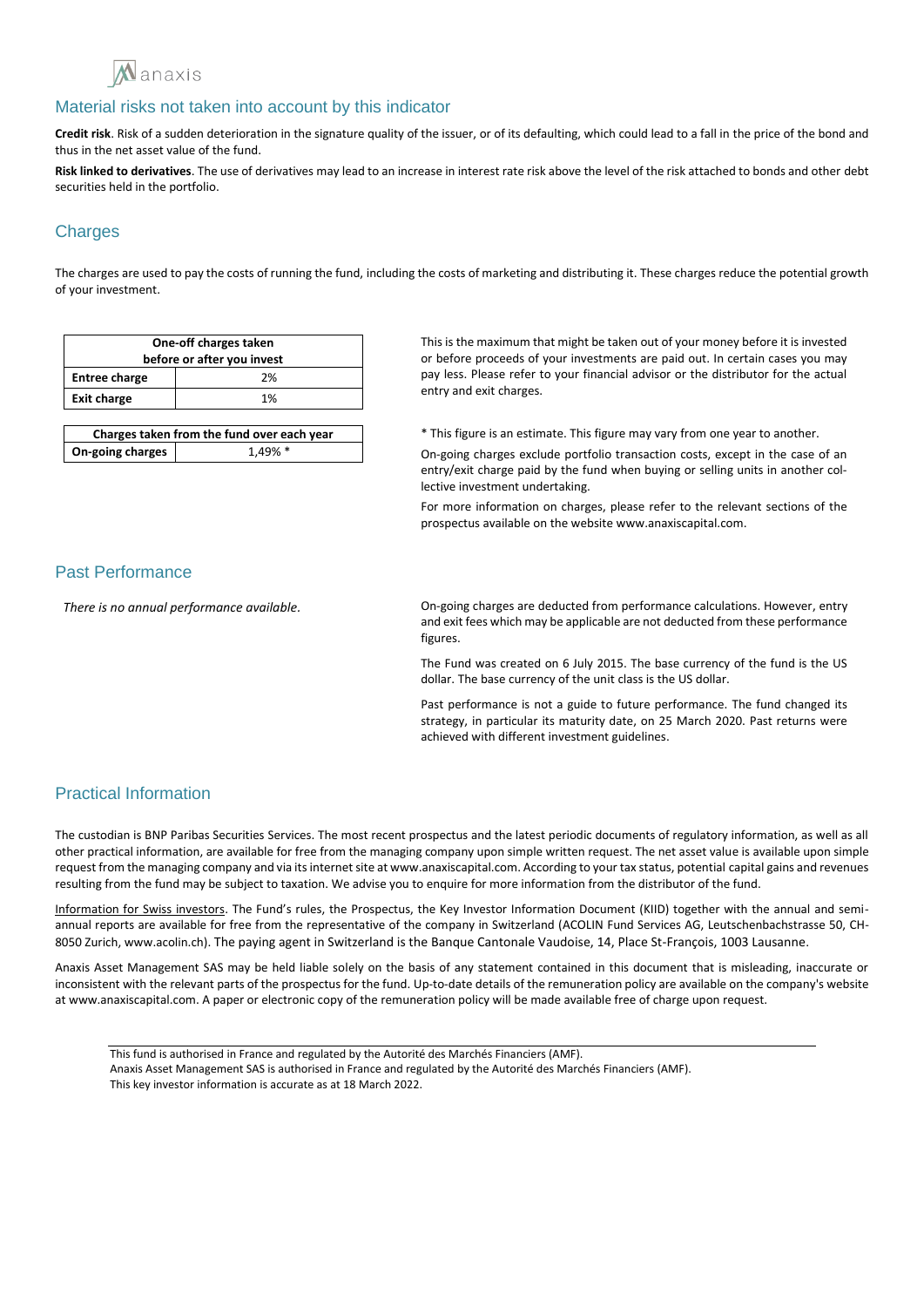

# EM BOND OPP. 2024

## Class S1: FR0012767069 **Anazis Asset Management**

### Objectives and Investment Policy

**Objective**. The objective of the fund is to achieve, at maturity of 31st December 2024, a performance of 3%. The investment objective defined for each category of units takes into account current expenses, the estimated default risk and the cost of currency hedging. It is based on market assumptions made by the management company. It is not a promise of return and does not include all events of default.

**Sustainable investment objective**. The investment management activity aims to contribute significantly to the objectives of the Paris Agreement by reducing the carbon intensity in the fund portfolio companies by 7.5% per year compared to a reference level measured at the end of 2018.

**Strategy**. The objective should be achieved by the construction of a portfolio mainly comprised of high-yield and high credit risk corporate bonds. These securities are intended to be held to maturity. However, the adjustments deemed advisable may be made throughout the life of the fund using an active and discretionary management approach.

The investment strategy is based first and foremost on an extensive fundamental analysis of emerging markets private-sector bonds. Management seeks to maintain a good sector diversification but does not invest in the financial sector.

Management favours issuers headquartered in an emerging country or that generates an important part of their revenues in emerging countries. The preferred areas are Latin America, Asia, Africa, Middle East, Central and Eastern Europe. Diversification in developed market up to 60% is nevertheless permitted. The Fund may also invest up to 50% of its assets in debt instruments issued by governments without any grade restriction. The fund may invest up to 50% of its assets in term deposit accounts.

The fund may trade futures and forwards in order to achieve currency hedging or modulate the portfolio's bond sensitivity in a range from 0 to 5. The Fund invests only in securities denominated in major currencies (mainly USD). Currency risk is systematically hedged.

At the latest on 31st December 2024 the fund will be managed as a moneymarket product with reference to average money-market rates. Subject to agreement by the AMF the fund shall then elect a new investment strategy, enter into liquidation or merge with another UCIT.

**Sustainability factors**. First, a sector exclusion policy enables the fund to exclude the following activities: fossil energy, nuclear, plastic packaging, fertilisers and pesticides, weapons, tobacco, non-therapeutic GMOs.

Second, issuers are assigned scores for environment, social issues and governance. Environmental criteria include being committed to a credible emissions reduction policy on a best-efforts basis. In addition, selecting issuers involves focusing specifically on the preservation of aquatic environments and water resources. Social criteria include not maintaining links with authoritarian regimes, not being involved in controversies as well as complying with the principles of the UN Global Compact. Regarding governance, the approach takes the creditor's perspective. Criteria such as financial transparency or legitimacy of intragroup relationships are important. The analysis covers 90% of the portfolio and excludes at least one issuer in five.

The main methodological limitations of the approach involve data availability and data quality, the use of assumptions and forecasts, and the uncertainty surrounding the companies' behaviour and the fulfilment of commitments made.

**Subscriptions and redemptions**. The net asset value is daily. Subscription and redemption orders are received and centralised at the latest by 12am (Paris time) at BNP Paribas Securities Services and executed on the basis of net asset value on the following day, consequently at an unknown price.

**Distribution policy**. Accumulation.

**Recommendation**. This UCIT may not be suitable for investors who plan to withdraw their investment before the maturity date of 31<sup>st</sup> December 2024.

# Risk and Reward Profile



This intermediate risk level may be explained by investments in private debt, particularly in speculative grade corporate bonds, and by the fund's exposure to changes in interest rates.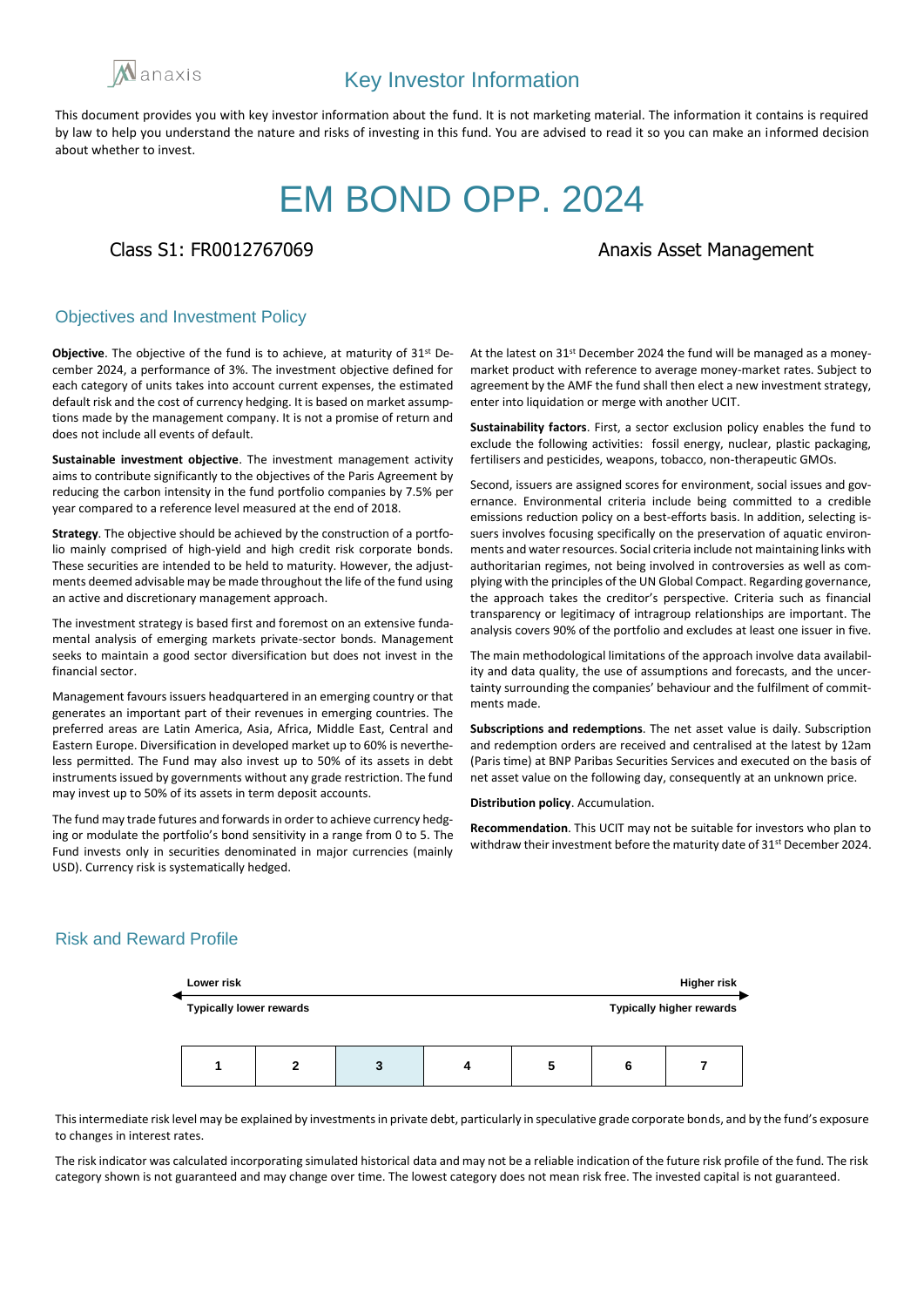

**Credit risk**. Risk of a sudden deterioration in the signature quality of the issuer, or of its defaulting, which could lead to a fall in the price of the bond and thus in the net asset value of the fund.

**Risk linked to derivatives**. The use of derivatives may lead to an increase in interest rate risk above the level of the risk attached to bonds and other debt securities held in the portfolio.

# **Charges**

The charges are used to pay the costs of running the fund, including the costs of marketing and distributing it. These charges reduce the potential growth of your investment.

| One-off charges taken<br>before or after you invest |    |
|-----------------------------------------------------|----|
| <b>Entree charge</b>                                | 2% |
| <b>Exit charge</b>                                  | 1% |
|                                                     |    |

| Charges taken from the fund over each year |            |
|--------------------------------------------|------------|
| On-going charges                           | $1.49\%$ * |

This is the maximum that might be taken out of your money before it is invested or before proceeds of your investments are paid out. In certain cases you may pay less. Please refer to your financial advisor or the distributor for the actual entry and exit charges.

\* This figure is an estimate. This figure may vary from one year to another.

On-going charges exclude portfolio transaction costs, except in the case of an entry/exit charge paid by the fund when buying or selling units in another collective investment undertaking.

For more information on charges, please refer to the relevant sections of the prospectus available on the website www.anaxiscapital.com.

#### Past Performance



On-going charges are deducted from performance calculations. However, entry and exit fees which may be applicable are not deducted from these performance figures.

The Fund was created on 6 July 2015. This unit class was created on 7 July 2015. The base currency of the fund is the US dollar. The base currency of the unit class is the Swiss franc.

Past performance is not a guide to future performance. The fund changed its strategy, in particular its maturity date, on 25 March 2020. Past returns were achieved with different investment guidelines.

# Practical Information

The custodian is BNP Paribas Securities Services. The most recent prospectus and the latest periodic documents of regulatory information, as well as all other practical information, are available for free from the managing company upon simple written request. The net asset value is available upon simple request from the managing company and via its internet site at www.anaxiscapital.com. According to your tax status, potential capital gains and revenues resulting from the fund may be subject to taxation. We advise you to enquire for more information from the distributor of the fund.

Information for Swiss investors. The Fund's rules, the Prospectus, the Key Investor Information Document (KIID) together with the annual and semiannual reports are available for free from the representative of the company in Switzerland (ACOLIN Fund Services AG, Leutschenbachstrasse 50, CH-8050 Zurich, www.acolin.ch). The paying agent in Switzerland is the Banque Cantonale Vaudoise, 14, Place St-François, 1003 Lausanne.

Anaxis Asset Management SAS may be held liable solely on the basis of any statement contained in this document that is misleading, inaccurate or inconsistent with the relevant parts of the prospectus for the fund. Up-to-date details of the remuneration policy are available on the company's website at www.anaxiscapital.com. A paper or electronic copy of the remuneration policy will be made available free of charge upon request.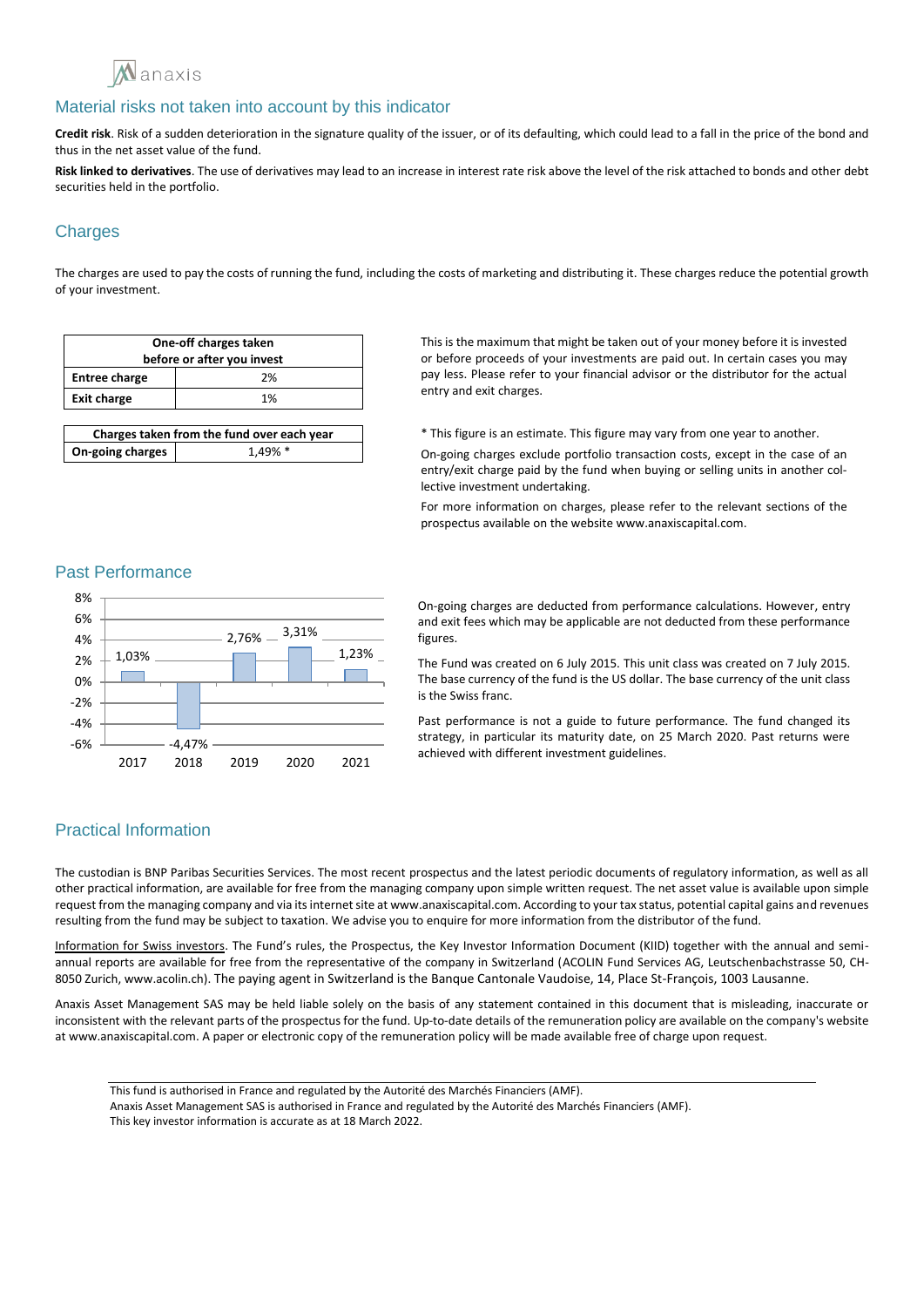

# EM BOND OPP. 2024

# Class I1: FR0012767077 Class I1: FR0012767077

### Objectives and Investment Policy

**Objective**. The objective of the fund is to achieve, at maturity of 31st December 2024, a performance of 3,5%. The investment objective defined for each category of units takes into account current expenses, the estimated default risk and the cost of currency hedging. It is based on market assumptions made by the management company. It is not a promise of return and does not include all events of default.

**Sustainable investment objective**. The investment management activity aims to contribute significantly to the objectives of the Paris Agreement by reducing the carbon intensity in the fund portfolio companies by 7.5% per year compared to a reference level measured at the end of 2018.

**Strategy**. The objective should be achieved by the construction of a portfolio mainly comprised of high-yield and high credit risk corporate bonds. These securities are intended to be held to maturity. However, the adjustments deemed advisable may be made throughout the life of the fund using an active and discretionary management approach.

The investment strategy is based first and foremost on an extensive fundamental analysis of emerging markets private-sector bonds. Management seeks to maintain a good sector diversification but does not invest in the financial sector.

Management favours issuers headquartered in an emerging country or that generates an important part of their revenues in emerging countries. The preferred areas are Latin America, Asia, Africa, Middle East, Central and Eastern Europe. Diversification in developed market up to 60% is nevertheless permitted. The Fund may also invest up to 50% of its assets in debt instruments issued by governments without any grade restriction. The fund may invest up to 50% of its assets in term deposit accounts.

The fund may trade futures and forwards in order to achieve currency hedging or modulate the portfolio's bond sensitivity in a range from 0 to 5. The Fund invests only in securities denominated in major currencies (mainly USD). Currency risk is systematically hedged.

At the latest on 31st December 2024 the fund will be managed as a moneymarket product with reference to average money-market rates. Subject to agreement by the AMF the fund shall then elect a new investment strategy, enter into liquidation or merge with another UCIT.

**Sustainability factors**. First, a sector exclusion policy enables the fund to exclude the following activities: fossil energy, nuclear, plastic packaging, fertilisers and pesticides, weapons, tobacco, non-therapeutic GMOs.

Second, issuers are assigned scores for environment, social issues and governance. Environmental criteria include being committed to a credible emissions reduction policy on a best-efforts basis. In addition, selecting issuers involves focusing specifically on the preservation of aquatic environments and water resources. Social criteria include not maintaining links with authoritarian regimes, not being involved in controversies as well as complying with the principles of the UN Global Compact. Regarding governance, the approach takes the creditor's perspective. Criteria such as financial transparency or legitimacy of intragroup relationships are important. The analysis covers 90% of the portfolio and excludes at least one issuer in five.

The main methodological limitations of the approach involve data availability and data quality, the use of assumptions and forecasts, and the uncertainty surrounding the companies' behaviour and the fulfilment of commitments made.

**Subscriptions and redemptions**. The net asset value is daily. Subscription and redemption orders are received and centralised at the latest by 12am (Paris time) at BNP Paribas Securities Services and executed on the basis of net asset value on the following day, consequently at an unknown price.

**Distribution policy**. Accumulation.

**Recommendation**. This UCIT may not be suitable for investors who plan to withdraw their investment before the maturity date of 31<sup>st</sup> December 2024.

## Risk and Reward Profile



This intermediate risk level may be explained by investments in private debt, particularly in speculative grade corporate bonds, and by the fund's exposure to changes in interest rates.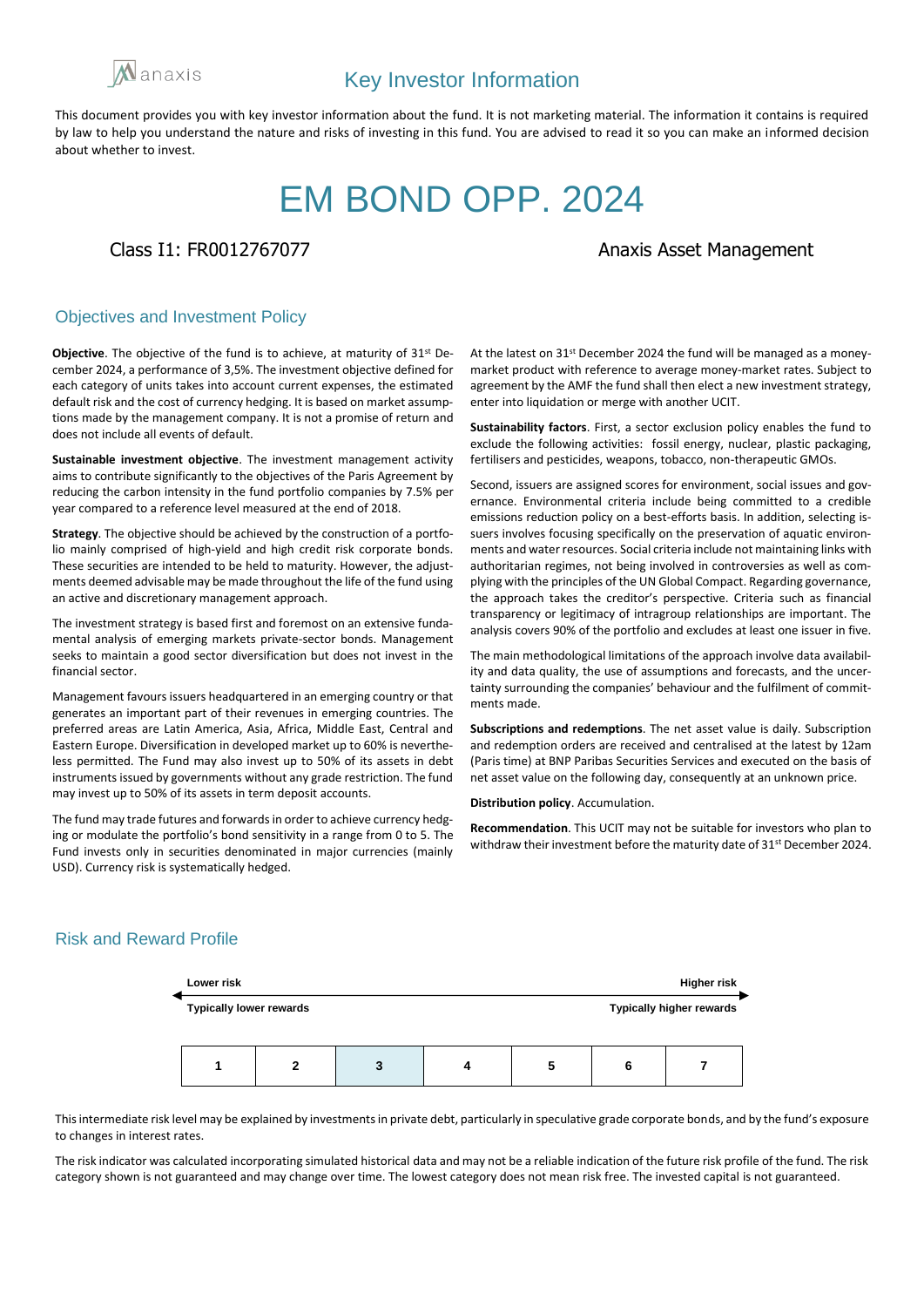

**Credit risk**. Risk of a sudden deterioration in the signature quality of the issuer, or of its defaulting, which could lead to a fall in the price of the bond and thus in the net asset value of the fund.

**Risk linked to derivatives**. The use of derivatives may lead to an increase in interest rate risk above the level of the risk attached to bonds and other debt securities held in the portfolio.

# **Charges**

The charges are used to pay the costs of running the fund, including the costs of marketing and distributing it. These charges reduce the potential growth of your investment.

| One-off charges taken<br>before or after you invest |    |
|-----------------------------------------------------|----|
| <b>Entree charge</b>                                | 2% |
| <b>Exit charge</b>                                  | 1% |
|                                                     |    |

| Charges taken from the fund over each year |            |
|--------------------------------------------|------------|
| On-going charges                           | $0.99\% *$ |

This is the maximum that might be taken out of your money before it is invested or before proceeds of your investments are paid out. In certain cases you may pay less. Please refer to your financial advisor or the distributor for the actual entry and exit charges.

\* This figure is an estimate. This figure may vary from one year to another.

On-going charges exclude portfolio transaction costs, except in the case of an entry/exit charge paid by the fund when buying or selling units in another collective investment undertaking.

For more information on charges, please refer to the relevant sections of the prospectus available on the website www.anaxiscapital.com.

#### Past Performance



On-going charges are deducted from performance calculations. However, entry and exit fees which may be applicable are not deducted from these performance figures.

The Fund was created on 6 July 2015. This unit class was created on 22 April 2016. The base currency of the fund is the US dollar. The base currency of the unit class is the euro.

Past performance is not a guide to future performance. The fund changed its strategy, in particular its maturity date, on 25 March 2020. Past returns were achieved with different investment guidelines.

# Practical Information

The custodian is BNP Paribas Securities Services. The most recent prospectus and the latest periodic documents of regulatory information, as well as all other practical information, are available for free from the managing company upon simple written request. The net asset value is available upon simple request from the managing company and via its internet site at www.anaxiscapital.com. According to your tax status, potential capital gains and revenues resulting from the fund may be subject to taxation. We advise you to enquire for more information from the distributor of the fund.

Information for Swiss investors. The Fund's rules, the Prospectus, the Key Investor Information Document (KIID) together with the annual and semiannual reports are available for free from the representative of the company in Switzerland (ACOLIN Fund Services AG, Leutschenbachstrasse 50, CH-8050 Zurich, www.acolin.ch). The paying agent in Switzerland is the Banque Cantonale Vaudoise, 14, Place St-François, 1003 Lausanne.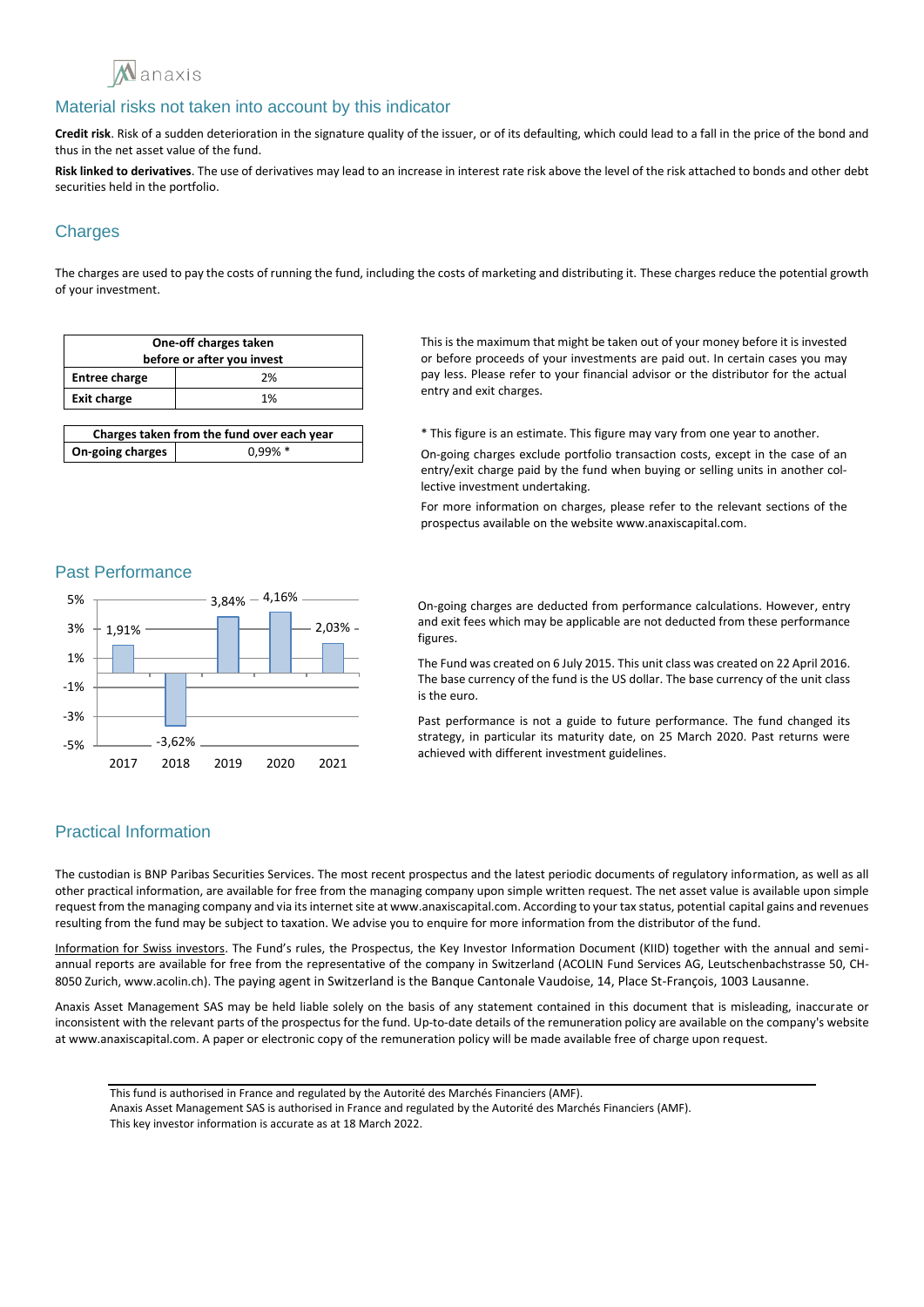

# EM BOND OPP. 2024

## Class I2: FR0012767085 Anaxis Asset Management

### Objectives and Investment Policy

**Objective**. The objective of the fund is to achieve, at maturity of 31st December 2024, a performance of 3,5%. The investment objective defined for each category of units takes into account current expenses, the estimated default risk and the cost of currency hedging. It is based on market assumptions made by the management company. It is not a promise of return and does not include all events of default.

**Sustainable investment objective**. The investment management activity aims to contribute significantly to the objectives of the Paris Agreement by reducing the carbon intensity in the fund portfolio companies by 7.5% per year compared to a reference level measured at the end of 2018.

**Strategy**. The objective should be achieved by the construction of a portfolio mainly comprised of high-yield and high credit risk corporate bonds. These securities are intended to be held to maturity. However, the adjustments deemed advisable may be made throughout the life of the fund using an active and discretionary management approach.

The investment strategy is based first and foremost on an extensive fundamental analysis of emerging markets private-sector bonds. Management seeks to maintain a good sector diversification but does not invest in the financial sector.

Management favours issuers headquartered in an emerging country or that generates an important part of their revenues in emerging countries. The preferred areas are Latin America, Asia, Africa, Middle East, Central and Eastern Europe. Diversification in developed market up to 60% is nevertheless permitted. The Fund may also invest up to 50% of its assets in debt instruments issued by governments without any grade restriction. The fund may invest up to 50% of its assets in term deposit accounts.

The fund may trade futures and forwards in order to achieve currency hedging or modulate the portfolio's bond sensitivity in a range from 0 to 5. The Fund invests only in securities denominated in major currencies (mainly USD). Currency risk is systematically hedged.

At the latest on 31st December 2024 the fund will be managed as a moneymarket product with reference to average money-market rates. Subject to agreement by the AMF the fund shall then elect a new investment strategy, enter into liquidation or merge with another UCIT.

**Sustainability factors**. First, a sector exclusion policy enables the fund to exclude the following activities: fossil energy, nuclear, plastic packaging, fertilisers and pesticides, weapons, tobacco, non-therapeutic GMOs.

Second, issuers are assigned scores for environment, social issues and governance. Environmental criteria include being committed to a credible emissions reduction policy on a best-efforts basis. In addition, selecting issuers involves focusing specifically on the preservation of aquatic environments and water resources. Social criteria include not maintaining links with authoritarian regimes, not being involved in controversies as well as complying with the principles of the UN Global Compact. Regarding governance, the approach takes the creditor's perspective. Criteria such as financial transparency or legitimacy of intragroup relationships are important. The analysis covers 90% of the portfolio and excludes at least one issuer in five.

The main methodological limitations of the approach involve data availability and data quality, the use of assumptions and forecasts, and the uncertainty surrounding the companies' behaviour and the fulfilment of commitments made.

**Subscriptions and redemptions**. The net asset value is daily. Subscription and redemption orders are received and centralised at the latest by 12am (Paris time) at BNP Paribas Securities Services and executed on the basis of net asset value on the following day, consequently at an unknown price.

**Distribution policy**. Accumulation and/or distribution.

**Recommendation**. This UCIT may not be suitable for investors who plan to withdraw their investment before the maturity date of 31<sup>st</sup> December 2024.

# Risk and Reward Profile



This intermediate risk level may be explained by investments in private debt, particularly in speculative grade corporate bonds, and by the fund's exposure to changes in interest rates.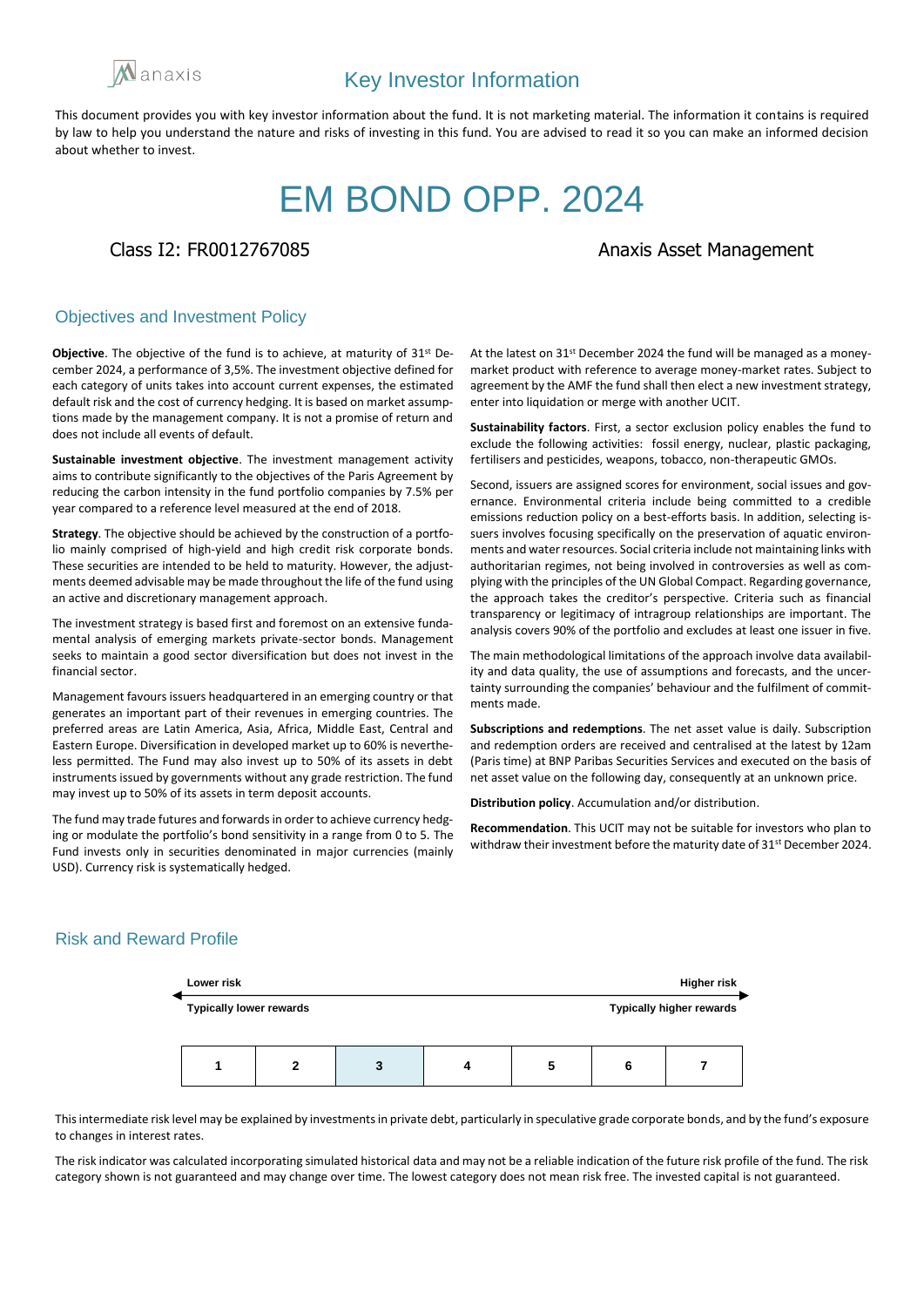

**Credit risk**. Risk of a sudden deterioration in the signature quality of the issuer, or of its defaulting, which could lead to a fall in the price of the bond and thus in the net asset value of the fund.

**Risk linked to derivatives**. The use of derivatives may lead to an increase in interest rate risk above the level of the risk attached to bonds and other debt securities held in the portfolio.

# **Charges**

The charges are used to pay the costs of running the fund, including the costs of marketing and distributing it. These charges reduce the potential growth of your investment.

| One-off charges taken<br>before or after you invest |    |
|-----------------------------------------------------|----|
| <b>Entree charge</b>                                | 2% |
| <b>Exit charge</b>                                  | 1% |
|                                                     |    |

| Charges taken from the fund over each year |            |
|--------------------------------------------|------------|
| On-going charges                           | $0.99\% *$ |

This is the maximum that might be taken out of your money before it is invested or before proceeds of your investments are paid out. In certain cases you may pay less. Please refer to your financial advisor or the distributor for the actual entry and exit charges.

\* This figure is an estimate. This figure may vary from one year to another.

On-going charges exclude portfolio transaction costs, except in the case of an entry/exit charge paid by the fund when buying or selling units in another collective investment undertaking.

For more information on charges, please refer to the relevant sections of the prospectus available on the website www.anaxiscapital.com.

### Past Performance

*There is no annual performance available.* On-going charges are deducted from performance calculations. However, entry and exit fees which may be applicable are not deducted from these performance figures.

> The Fund was created on 6 July 2015. The base currency of the fund is the US dollar. The base currency of the unit class is the euro.

> Past performance is not a guide to future performance. The fund changed its strategy, in particular its maturity date, on 25 March 2020. Past returns were achieved with different investment guidelines.

# Practical Information

The custodian is BNP Paribas Securities Services. The most recent prospectus and the latest periodic documents of regulatory information, as well as all other practical information, are available for free from the managing company upon simple written request. The net asset value is available upon simple request from the managing company and via its internet site at www.anaxiscapital.com. According to your tax status, potential capital gains and revenues resulting from the fund may be subject to taxation. We advise you to enquire for more information from the distributor of the fund.

Information for Swiss investors. The Fund's rules, the Prospectus, the Key Investor Information Document (KIID) together with the annual and semiannual reports are available for free from the representative of the company in Switzerland (ACOLIN Fund Services AG, Leutschenbachstrasse 50, CH-8050 Zurich, www.acolin.ch). The paying agent in Switzerland is the Banque Cantonale Vaudoise, 14, Place St-François, 1003 Lausanne.

This fund is authorised in France and regulated by the Autorité des Marchés Financiers (AMF). Anaxis Asset Management SAS is authorised in France and regulated by the Autorité des Marchés Financiers (AMF). This key investor information is accurate as at 18 March 2022.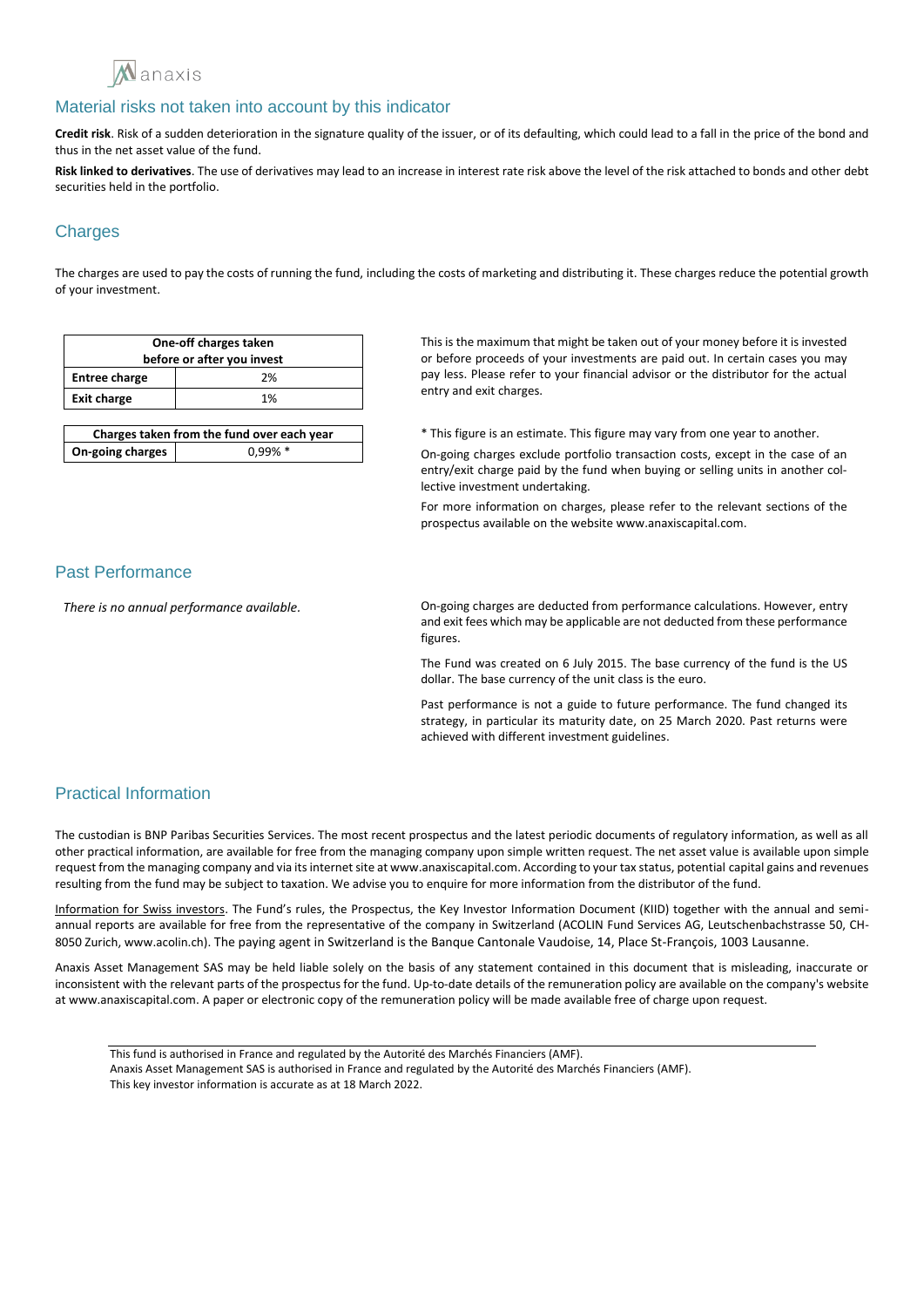

# EM BOND OPP. 2024

# Class J1: FR0012767093 and Class J1: FR0012767093

### Objectives and Investment Policy

**Objective**. The objective of the fund is to achieve, at maturity of 31st December 2024, a performance of 6%. The investment objective defined for each category of units takes into account current expenses, the estimated default risk and the cost of currency hedging. It is based on market assumptions made by the management company. It is not a promise of return and does not include all events of default.

**Sustainable investment objective**. The investment management activity aims to contribute significantly to the objectives of the Paris Agreement by reducing the carbon intensity in the fund portfolio companies by 7.5% per year compared to a reference level measured at the end of 2018.

**Strategy**. The objective should be achieved by the construction of a portfolio mainly comprised of high-yield and high credit risk corporate bonds. These securities are intended to be held to maturity. However, the adjustments deemed advisable may be made throughout the life of the fund using an active and discretionary management approach.

The investment strategy is based first and foremost on an extensive fundamental analysis of emerging markets private-sector bonds. Management seeks to maintain a good sector diversification but does not invest in the financial sector.

Management favours issuers headquartered in an emerging country or that generates an important part of their revenues in emerging countries. The preferred areas are Latin America, Asia, Africa, Middle East, Central and Eastern Europe. Diversification in developed market up to 60% is nevertheless permitted. The Fund may also invest up to 50% of its assets in debt instruments issued by governments without any grade restriction. The fund may invest up to 50% of its assets in term deposit accounts.

The fund may trade futures and forwards in order to achieve currency hedging or modulate the portfolio's bond sensitivity in a range from 0 to 5. The Fund invests only in securities denominated in major currencies (mainly USD). Currency risk is systematically hedged.

At the latest on 31st December 2024 the fund will be managed as a moneymarket product with reference to average money-market rates. Subject to agreement by the AMF the fund shall then elect a new investment strategy, enter into liquidation or merge with another UCIT.

**Sustainability factors**. First, a sector exclusion policy enables the fund to exclude the following activities: fossil energy, nuclear, plastic packaging, fertilisers and pesticides, weapons, tobacco, non-therapeutic GMOs.

Second, issuers are assigned scores for environment, social issues and governance. Environmental criteria include being committed to a credible emissions reduction policy on a best-efforts basis. In addition, selecting issuers involves focusing specifically on the preservation of aquatic environments and water resources. Social criteria include not maintaining links with authoritarian regimes, not being involved in controversies as well as complying with the principles of the UN Global Compact. Regarding governance, the approach takes the creditor's perspective. Criteria such as financial transparency or legitimacy of intragroup relationships are important. The analysis covers 90% of the portfolio and excludes at least one issuer in five.

The main methodological limitations of the approach involve data availability and data quality, the use of assumptions and forecasts, and the uncertainty surrounding the companies' behaviour and the fulfilment of commitments made.

**Subscriptions and redemptions**. The net asset value is daily. Subscription and redemption orders are received and centralised at the latest by 12am (Paris time) at BNP Paribas Securities Services and executed on the basis of net asset value on the following day, consequently at an unknown price.

**Distribution policy**. Accumulation.

**Recommendation**. This UCIT may not be suitable for investors who plan to withdraw their investment before the maturity date of 31<sup>st</sup> December 2024.

# Risk and Reward Profile



This intermediate risk level may be explained by investments in private debt, particularly in speculative grade corporate bonds, and by the fund's exposure to changes in interest rates.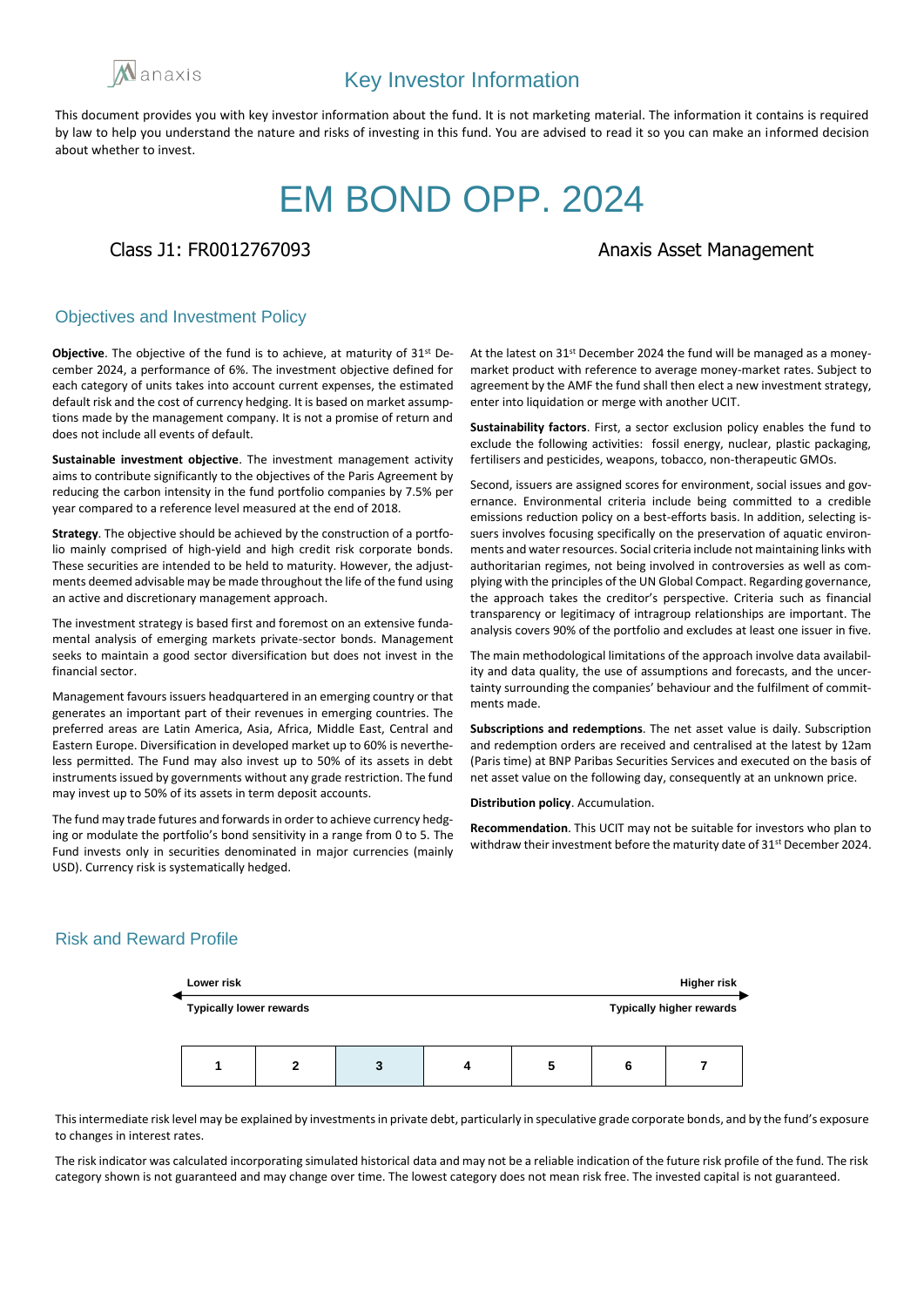

**Credit risk**. Risk of a sudden deterioration in the signature quality of the issuer, or of its defaulting, which could lead to a fall in the price of the bond and thus in the net asset value of the fund.

**Risk linked to derivatives**. The use of derivatives may lead to an increase in interest rate risk above the level of the risk attached to bonds and other debt securities held in the portfolio.

# **Charges**

The charges are used to pay the costs of running the fund, including the costs of marketing and distributing it. These charges reduce the potential growth of your investment.

| One-off charges taken<br>before or after you invest |    |
|-----------------------------------------------------|----|
| <b>Entree charge</b>                                | 2% |
| <b>Exit charge</b>                                  | 1% |
|                                                     |    |

| Charges taken from the fund over each year |            |
|--------------------------------------------|------------|
| On-going charges                           | $0.99\% *$ |

This is the maximum that might be taken out of your money before it is invested or before proceeds of your investments are paid out. In certain cases you may pay less. Please refer to your financial advisor or the distributor for the actual entry and exit charges.

\* This figure is an estimate. This figure may vary from one year to another.

On-going charges exclude portfolio transaction costs, except in the case of an entry/exit charge paid by the fund when buying or selling units in another collective investment undertaking.

For more information on charges, please refer to the relevant sections of the prospectus available on the website www.anaxiscapital.com.

#### Past Performance



On-going charges are deducted from performance calculations. However, entry and exit fees which may be applicable are not deducted from these performance figures.

The Fund was created on 6 July 2015. This unit class was created on 30 September 2016. The base currency of the fund is the US dollar. The base currency of the unit class is the US dollar.

Past performance is not a guide to future performance. The fund changed its strategy, in particular its maturity date, on 25 March 2020. Past returns were achieved with different investment guidelines.

# Practical Information

The custodian is BNP Paribas Securities Services. The most recent prospectus and the latest periodic documents of regulatory information, as well as all other practical information, are available for free from the managing company upon simple written request. The net asset value is available upon simple request from the managing company and via its internet site at www.anaxiscapital.com. According to your tax status, potential capital gains and revenues resulting from the fund may be subject to taxation. We advise you to enquire for more information from the distributor of the fund.

Information for Swiss investors. The Fund's rules, the Prospectus, the Key Investor Information Document (KIID) together with the annual and semiannual reports are available for free from the representative of the company in Switzerland (ACOLIN Fund Services AG, Leutschenbachstrasse 50, CH-8050 Zurich, www.acolin.ch). The paying agent in Switzerland is the Banque Cantonale Vaudoise, 14, Place St-François, 1003 Lausanne.

Anaxis Asset Management SAS may be held liable solely on the basis of any statement contained in this document that is misleading, inaccurate or inconsistent with the relevant parts of the prospectus for the fund. Up-to-date details of the remuneration policy are available on the company's website at www.anaxiscapital.com. A paper or electronic copy of the remuneration policy will be made available free of charge upon request.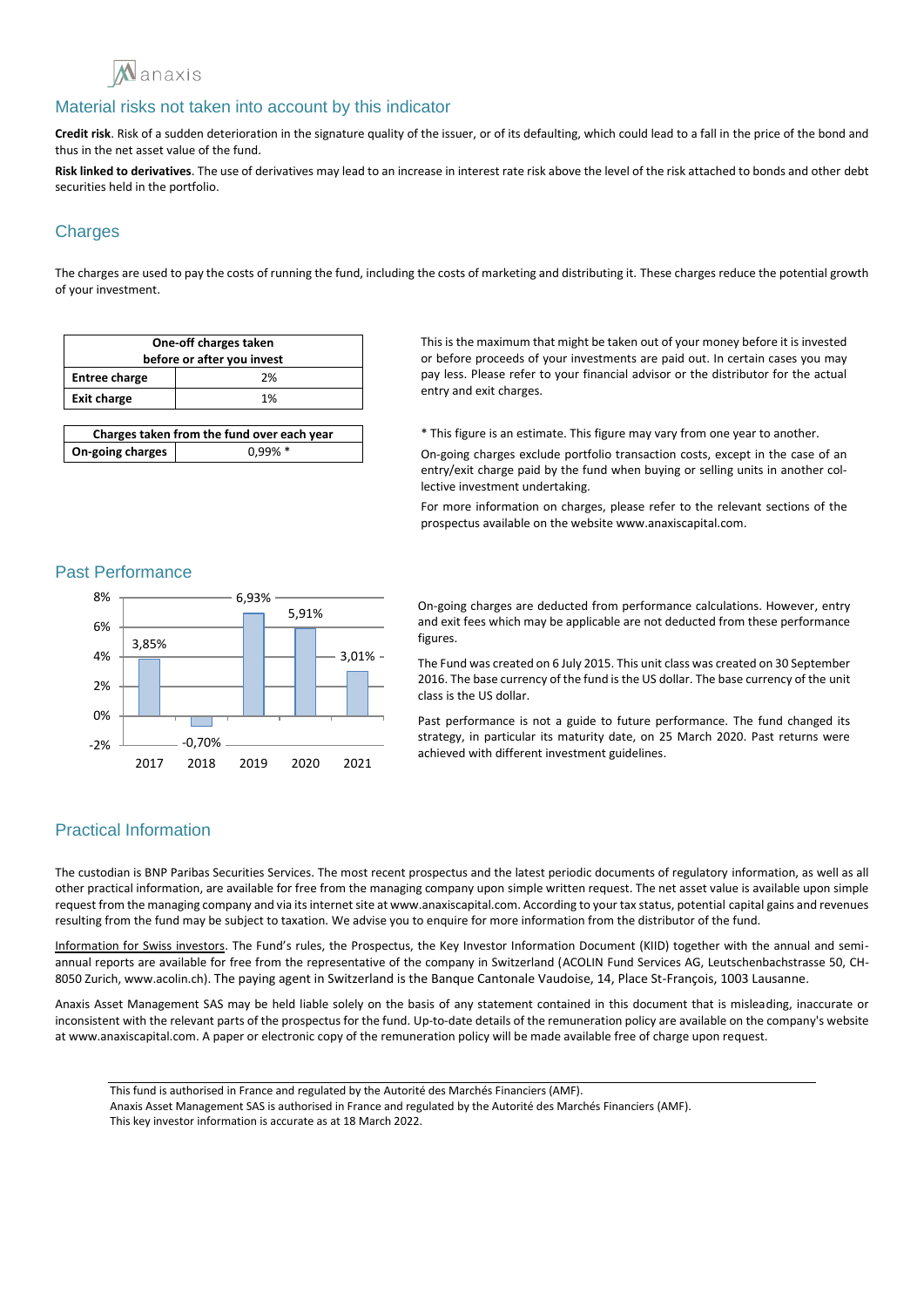

# EM BOND OPP. 2024

Class J2: FR0012767101 and Class J2: FR0012767101

### Objectives and Investment Policy

**Objective**. The objective of the fund is to achieve, at maturity of 31st December 2024, a performance of 6%. The investment objective defined for each category of units takes into account current expenses, the estimated default risk and the cost of currency hedging. It is based on market assumptions made by the management company. It is not a promise of return and does not include all events of default.

**Sustainable investment objective**. The investment management activity aims to contribute significantly to the objectives of the Paris Agreement by reducing the carbon intensity in the fund portfolio companies by 7.5% per year compared to a reference level measured at the end of 2018.

**Strategy**. The objective should be achieved by the construction of a portfolio mainly comprised of high-yield and high credit risk corporate bonds. These securities are intended to be held to maturity. However, the adjustments deemed advisable may be made throughout the life of the fund using an active and discretionary management approach.

The investment strategy is based first and foremost on an extensive fundamental analysis of emerging markets private-sector bonds. Management seeks to maintain a good sector diversification but does not invest in the financial sector.

Management favours issuers headquartered in an emerging country or that generates an important part of their revenues in emerging countries. The preferred areas are Latin America, Asia, Africa, Middle East, Central and Eastern Europe. Diversification in developed market up to 60% is nevertheless permitted. The Fund may also invest up to 50% of its assets in debt instruments issued by governments without any grade restriction. The fund may invest up to 50% of its assets in term deposit accounts.

The fund may trade futures and forwards in order to achieve currency hedging or modulate the portfolio's bond sensitivity in a range from 0 to 5. The Fund invests only in securities denominated in major currencies (mainly USD). Currency risk is systematically hedged.

At the latest on 31st December 2024 the fund will be managed as a moneymarket product with reference to average money-market rates. Subject to agreement by the AMF the fund shall then elect a new investment strategy, enter into liquidation or merge with another UCIT.

**Sustainability factors**. First, a sector exclusion policy enables the fund to exclude the following activities: fossil energy, nuclear, plastic packaging, fertilisers and pesticides, weapons, tobacco, non-therapeutic GMOs.

Second, issuers are assigned scores for environment, social issues and governance. Environmental criteria include being committed to a credible emissions reduction policy on a best-efforts basis. In addition, selecting issuers involves focusing specifically on the preservation of aquatic environments and water resources. Social criteria include not maintaining links with authoritarian regimes, not being involved in controversies as well as complying with the principles of the UN Global Compact. Regarding governance, the approach takes the creditor's perspective. Criteria such as financial transparency or legitimacy of intragroup relationships are important. The analysis covers 90% of the portfolio and excludes at least one issuer in five.

The main methodological limitations of the approach involve data availability and data quality, the use of assumptions and forecasts, and the uncertainty surrounding the companies' behaviour and the fulfilment of commitments made.

**Subscriptions and redemptions**. The net asset value is daily. Subscription and redemption orders are received and centralised at the latest by 12am (Paris time) at BNP Paribas Securities Services and executed on the basis of net asset value on the following day, consequently at an unknown price.

**Distribution policy**. Accumulation and/or distribution.

**Recommendation**. This UCIT may not be suitable for investors who plan to withdraw their investment before the maturity date of 31<sup>st</sup> December 2024.

# Risk and Reward Profile



This intermediate risk level may be explained by investments in private debt, particularly in speculative grade corporate bonds, and by the fund's exposure to changes in interest rates.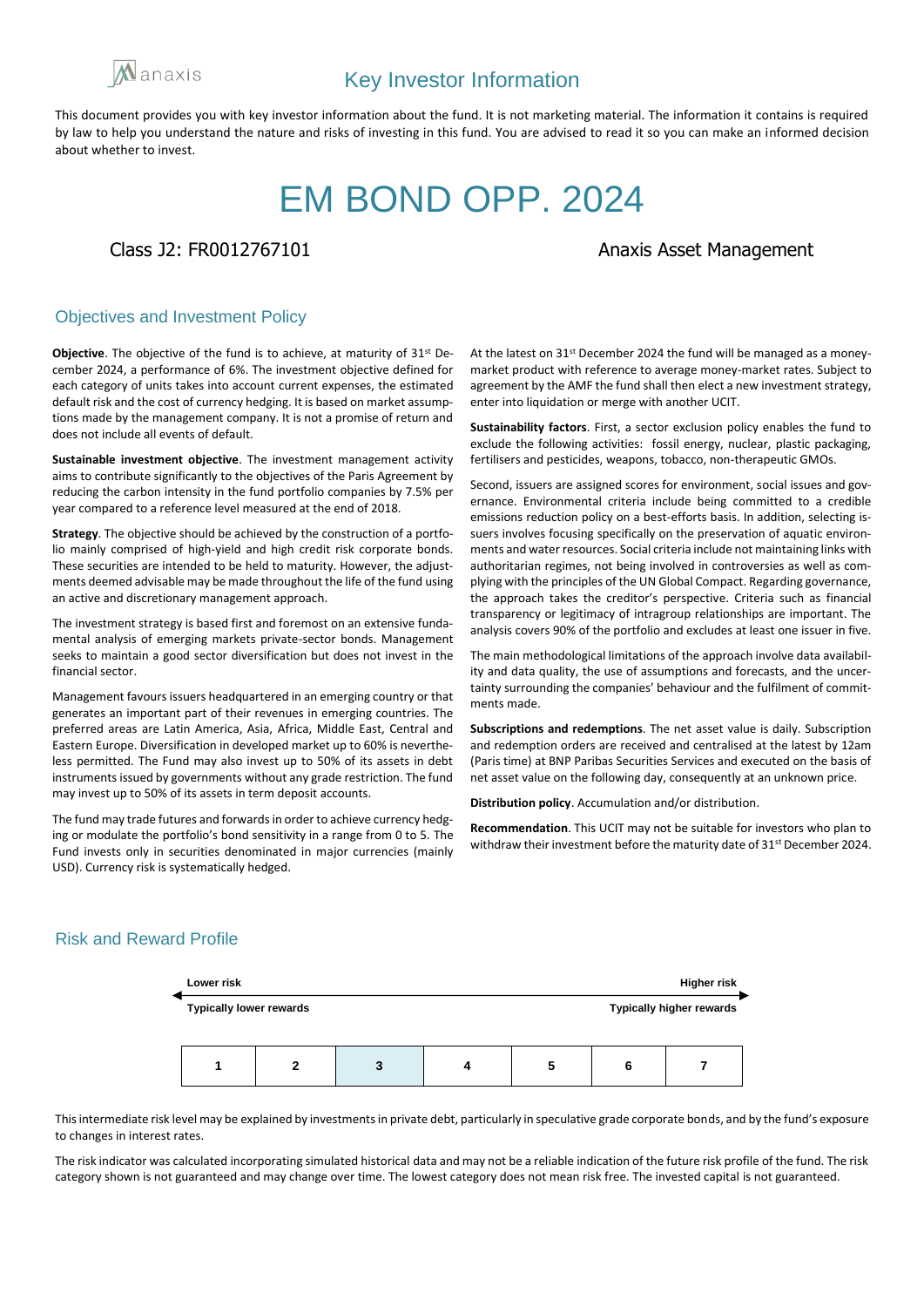

**Risque de crédit** : Risque de dégradation soudaine de la qualité de signature d'un émetteur ou celui de sa défaillance qui peut entraîner une baisse du cours du titre et donc de la valeur liquidative.

**Risque lié aux produits dérivés** : l'utilisation de produits dérivés peut conduire à une augmentation du risque de taux au-delà de celui attaché aux obligations et autres titres de dette détenus en portefeuille.

# **Charges**

The charges are used to pay the costs of running the fund, including the costs of marketing and distributing it. These charges reduce the potential growth of your investment.

| One-off charges taken<br>before or after you invest |    |
|-----------------------------------------------------|----|
| <b>Entree charge</b>                                | 2% |
| <b>Exit charge</b>                                  | 1% |
|                                                     |    |

| Charges taken from the fund over each year |            |
|--------------------------------------------|------------|
| On-going charges                           | $0.99\% *$ |

This is the maximum that might be taken out of your money before it is invested or before proceeds of your investments are paid out. In certain cases you may pay less. Please refer to your financial advisor or the distributor for the actual entry and exit charges.

\* This figure is an estimate. This figure may vary from one year to another.

On-going charges exclude portfolio transaction costs, except in the case of an entry/exit charge paid by the fund when buying or selling units in another collective investment undertaking.

For more information on charges, please refer to the relevant sections of the prospectus available on the website www.anaxiscapital.com.

### Past Performance



On-going charges are deducted from performance calculations. However, entry and exit fees which may be applicable are not deducted from these performance figures.

The Fund was created on 6 July 2015. The base currency of the fund is the US dollar. The base currency of the unit class is the US dollar.

Past performance is not a guide to future performance. The fund changed its strategy, in particular its maturity date, on 25 March 2020. Past returns were achieved with different investment guidelines.

### Practical Information

The custodian is BNP Paribas Securities Services. The most recent prospectus and the latest periodic documents of regulatory information, as well as all other practical information, are available for free from the managing company upon simple written request. The net asset value is available upon simple request from the managing company and via its internet site at www.anaxiscapital.com. According to your tax status, potential capital gains and revenues resulting from the fund may be subject to taxation. We advise you to enquire for more information from the distributor of the fund.

Information for Swiss investors. The Fund's rules, the Prospectus, the Key Investor Information Document (KIID) together with the annual and semiannual reports are available for free from the representative of the company in Switzerland (ACOLIN Fund Services AG, Leutschenbachstrasse 50, CH-8050 Zurich, www.acolin.ch). The paying agent in Switzerland is the Banque Cantonale Vaudoise, 14, Place St-François, 1003 Lausanne.

Anaxis Asset Management SAS may be held liable solely on the basis of any statement contained in this document that is misleading, inaccurate or inconsistent with the relevant parts of the prospectus for the fund. Up-to-date details of the remuneration policy are available on the company's website at www.anaxiscapital.com. A paper or electronic copy of the remuneration policy will be made available free of charge upon request.

This fund is authorised in France and regulated by the Autorité des Marchés Financiers (AMF).

Anaxis Asset Management SAS is authorised in France and regulated by the Autorité des Marchés Financiers (AMF).

This key investor information is accurate as at 18 March 2022.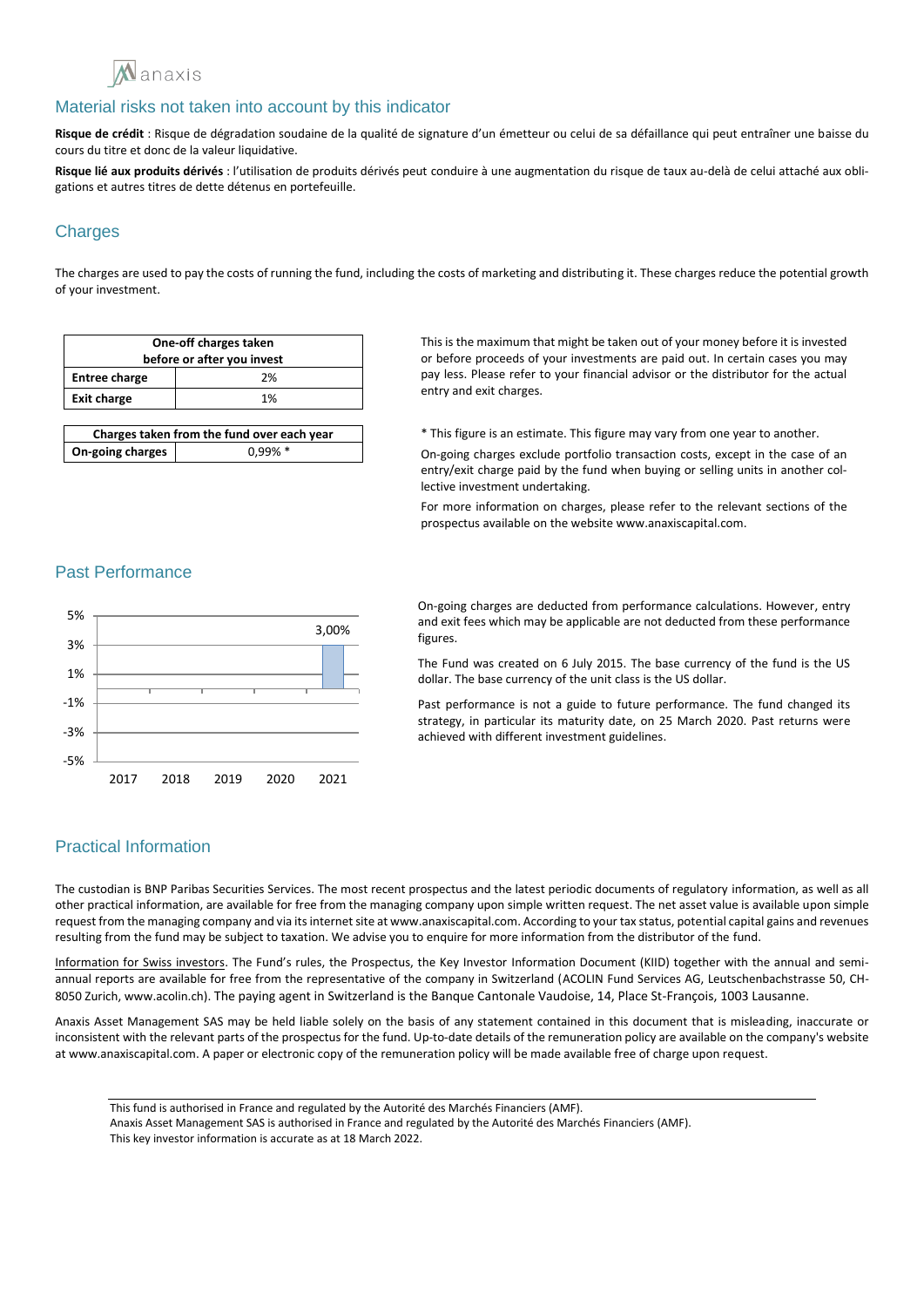

# EM BOND OPP. 2024

Class K1: FR0012767119 **Anazis Asset Management** 

### Objectives and Investment Policy

**Objective**. The objective of the fund is to achieve, at maturity of 31st December 2024, a performance of 3,5%. The investment objective defined for each category of units takes into account current expenses, the estimated default risk and the cost of currency hedging. It is based on market assumptions made by the management company. It is not a promise of return and does not include all events of default.

**Sustainable investment objective**. The investment management activity aims to contribute significantly to the objectives of the Paris Agreement by reducing the carbon intensity in the fund portfolio companies by 7.5% per year compared to a reference level measured at the end of 2018.

**Strategy**. The objective should be achieved by the construction of a portfolio mainly comprised of high-yield and high credit risk corporate bonds. These securities are intended to be held to maturity. However, the adjustments deemed advisable may be made throughout the life of the fund using an active and discretionary management approach.

The investment strategy is based first and foremost on an extensive fundamental analysis of emerging markets private-sector bonds. Management seeks to maintain a good sector diversification but does not invest in the financial sector.

Management favours issuers headquartered in an emerging country or that generates an important part of their revenues in emerging countries. The preferred areas are Latin America, Asia, Africa, Middle East, Central and Eastern Europe. Diversification in developed market up to 60% is nevertheless permitted. The Fund may also invest up to 50% of its assets in debt instruments issued by governments without any grade restriction. The fund may invest up to 50% of its assets in term deposit accounts.

The fund may trade futures and forwards in order to achieve currency hedging or modulate the portfolio's bond sensitivity in a range from 0 to 5. The Fund invests only in securities denominated in major currencies (mainly USD). Currency risk is systematically hedged.

At the latest on 31st December 2024 the fund will be managed as a moneymarket product with reference to average money-market rates. Subject to agreement by the AMF the fund shall then elect a new investment strategy, enter into liquidation or merge with another UCIT.

**Sustainability factors**. First, a sector exclusion policy enables the fund to exclude the following activities: fossil energy, nuclear, plastic packaging, fertilisers and pesticides, weapons, tobacco, non-therapeutic GMOs.

Second, issuers are assigned scores for environment, social issues and governance. Environmental criteria include being committed to a credible emissions reduction policy on a best-efforts basis. In addition, selecting issuers involves focusing specifically on the preservation of aquatic environments and water resources. Social criteria include not maintaining links with authoritarian regimes, not being involved in controversies as well as complying with the principles of the UN Global Compact. Regarding governance, the approach takes the creditor's perspective. Criteria such as financial transparency or legitimacy of intragroup relationships are important. The analysis covers 90% of the portfolio and excludes at least one issuer in five.

The main methodological limitations of the approach involve data availability and data quality, the use of assumptions and forecasts, and the uncertainty surrounding the companies' behaviour and the fulfilment of commitments made.

**Subscriptions and redemptions**. The net asset value is daily. Subscription and redemption orders are received and centralised at the latest by 12am (Paris time) at BNP Paribas Securities Services and executed on the basis of net asset value on the following day, consequently at an unknown price.

**Distribution policy**. Accumulation.

**Recommendation**. This UCIT may not be suitable for investors who plan to withdraw their investment before the maturity date of 31<sup>st</sup> December 2024.

# Risk and Reward Profile



This intermediate risk level may be explained by investments in private debt, particularly in speculative grade corporate bonds, and by the fund's exposure to changes in interest rates.